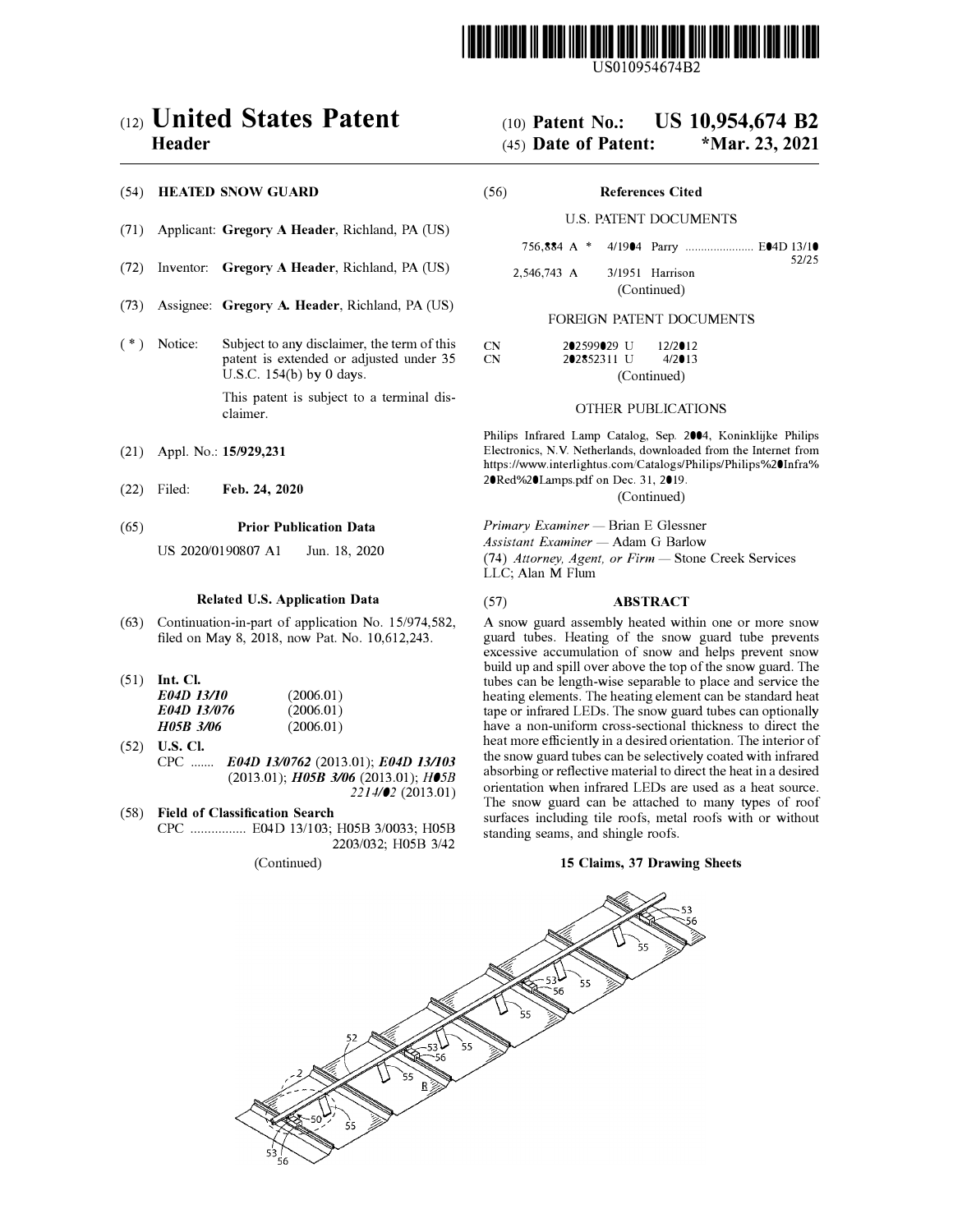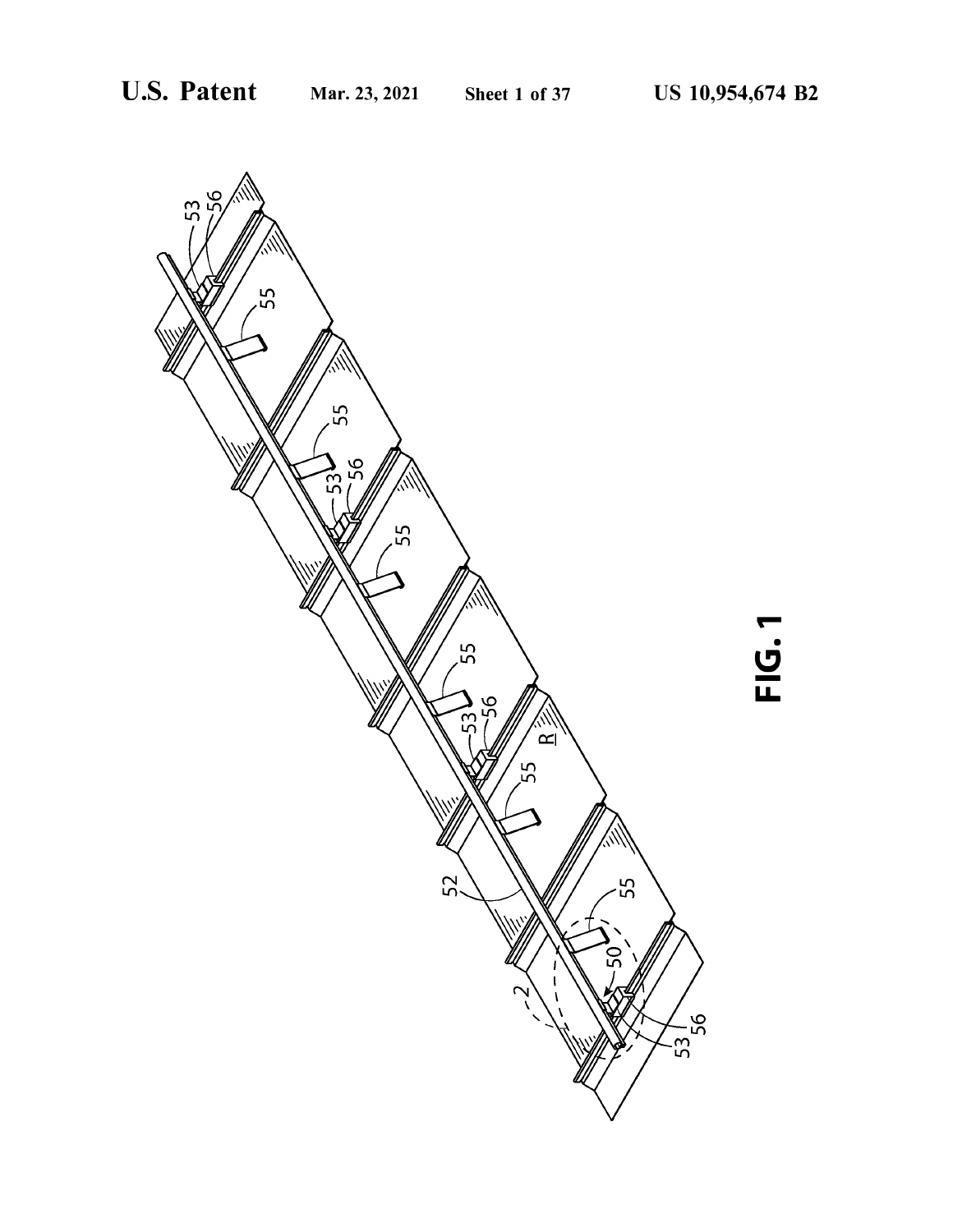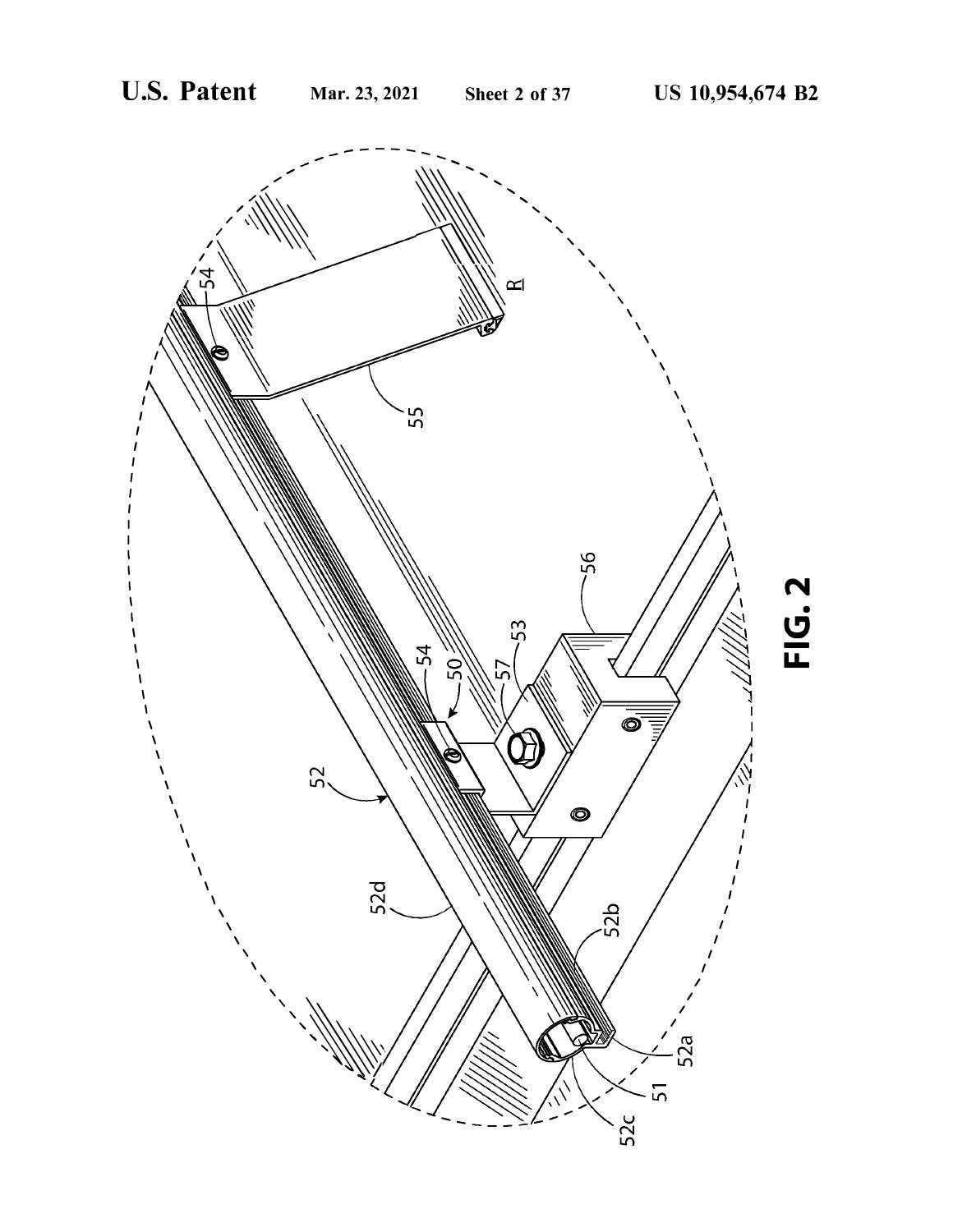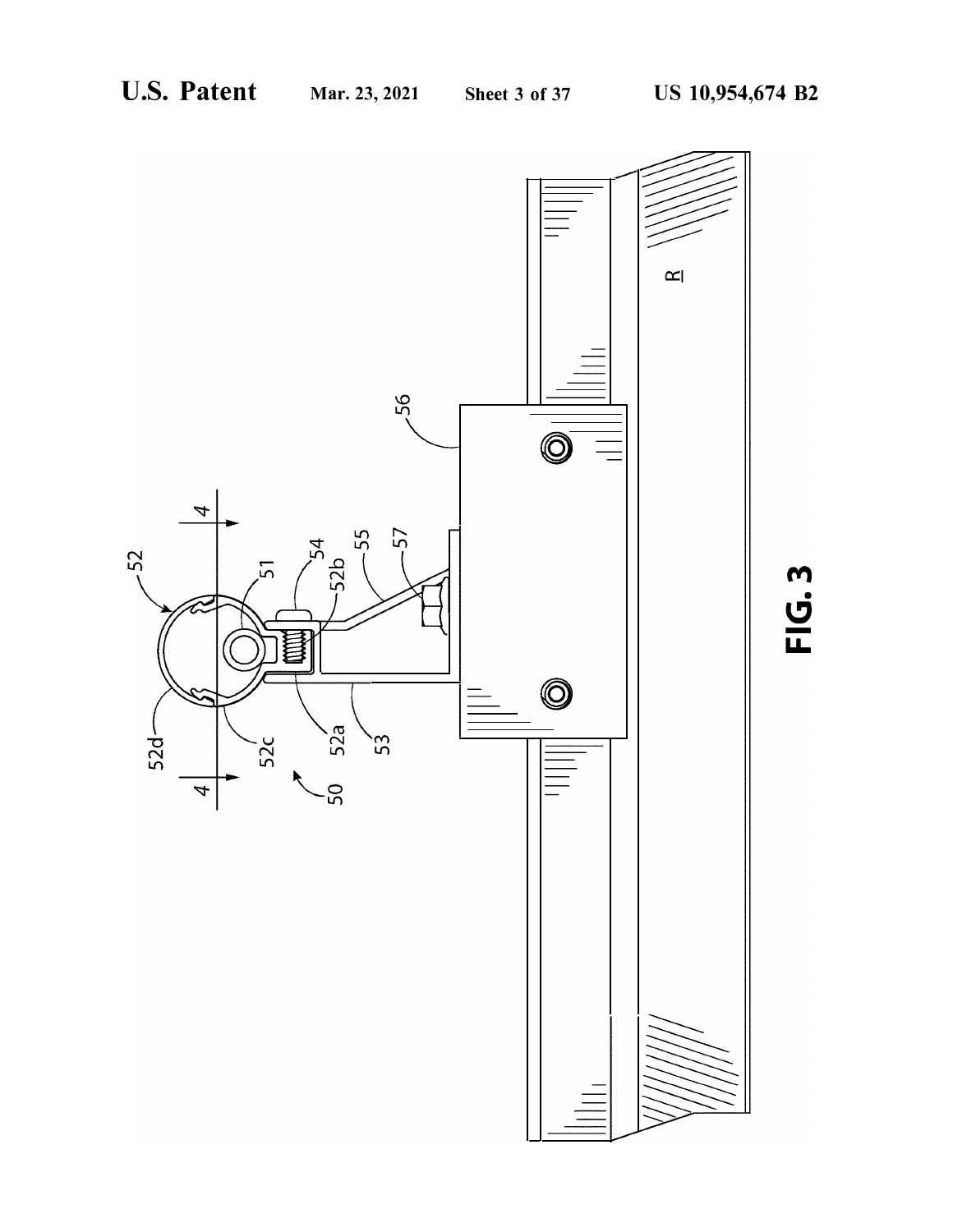

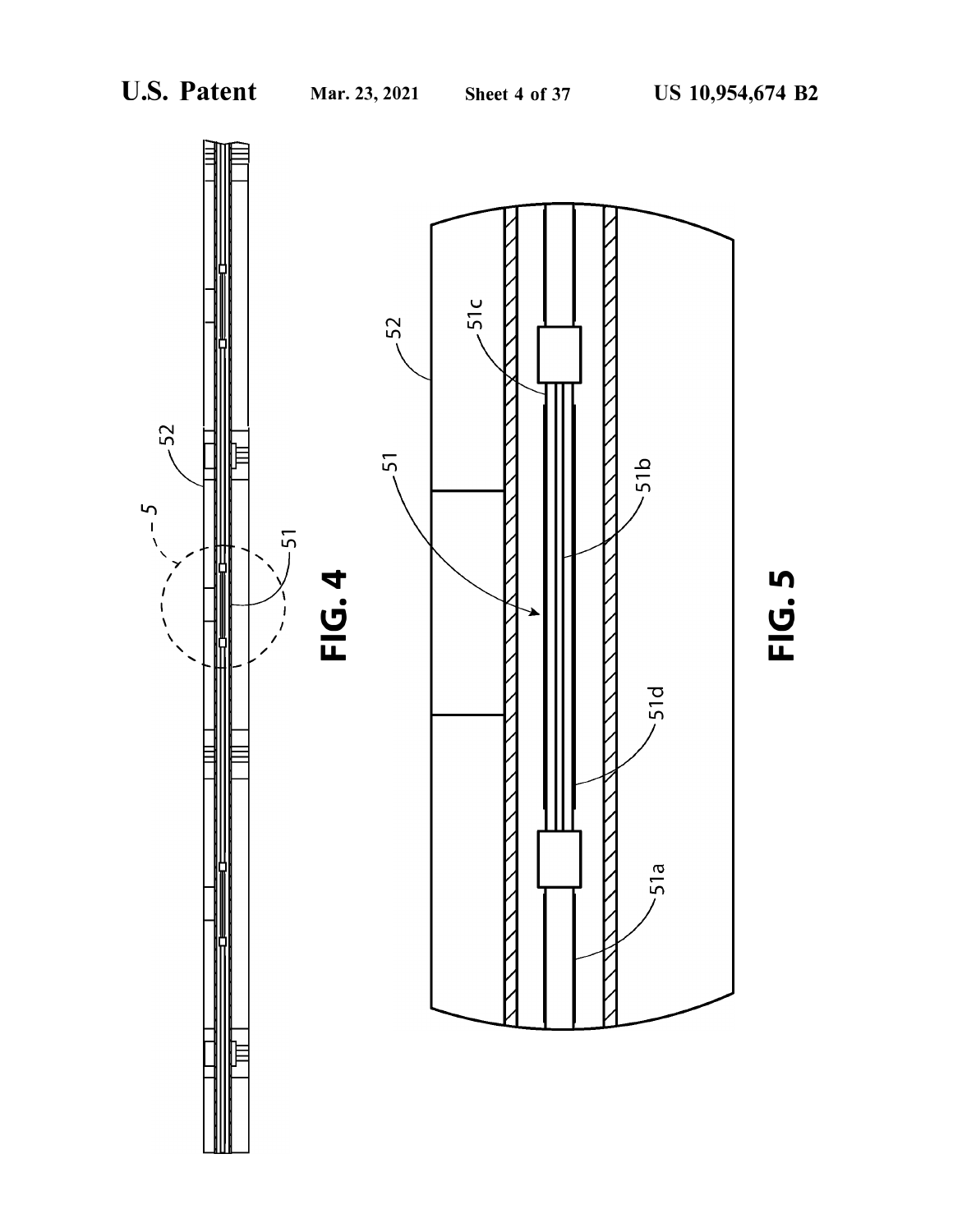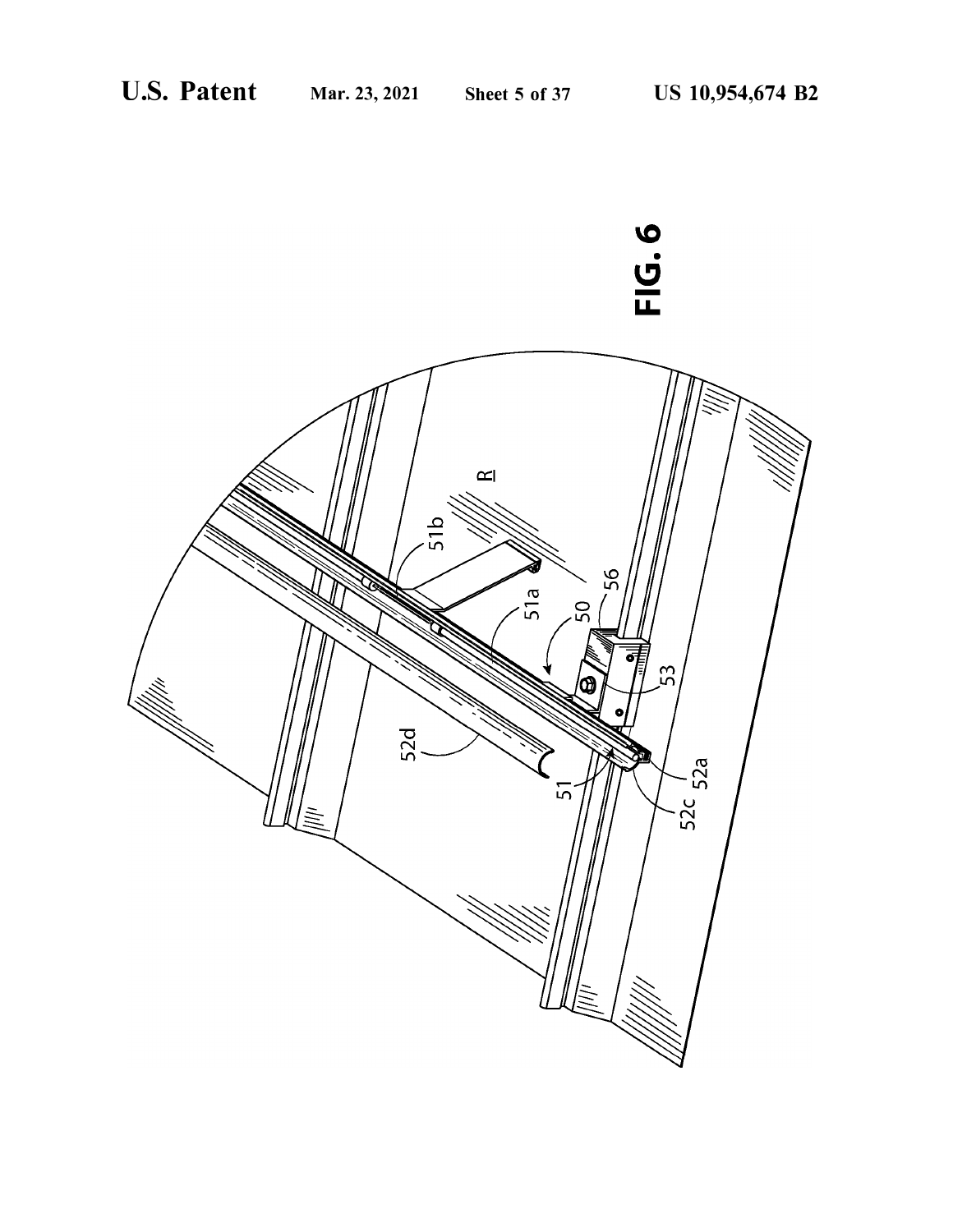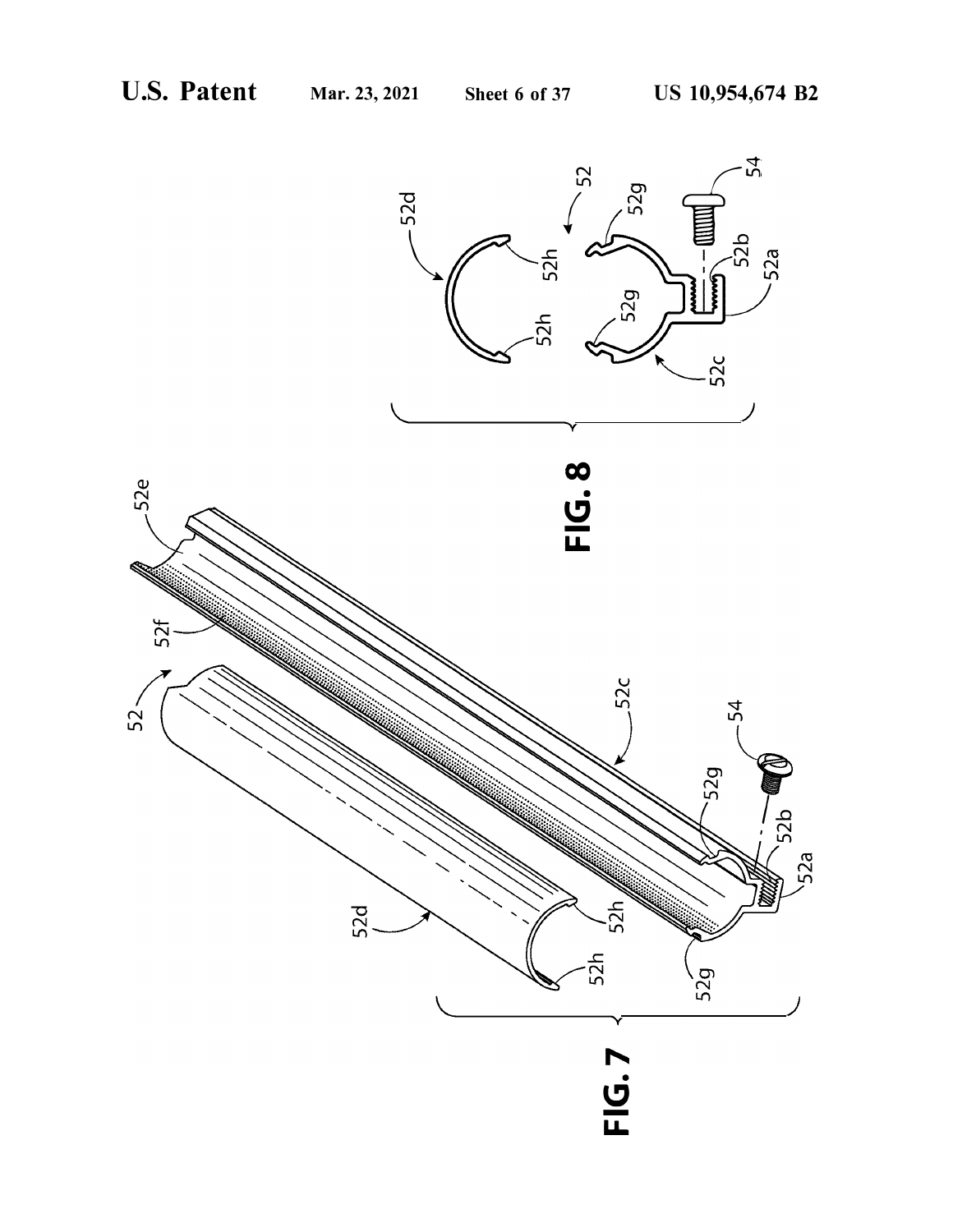![](_page_7_Picture_4.jpeg)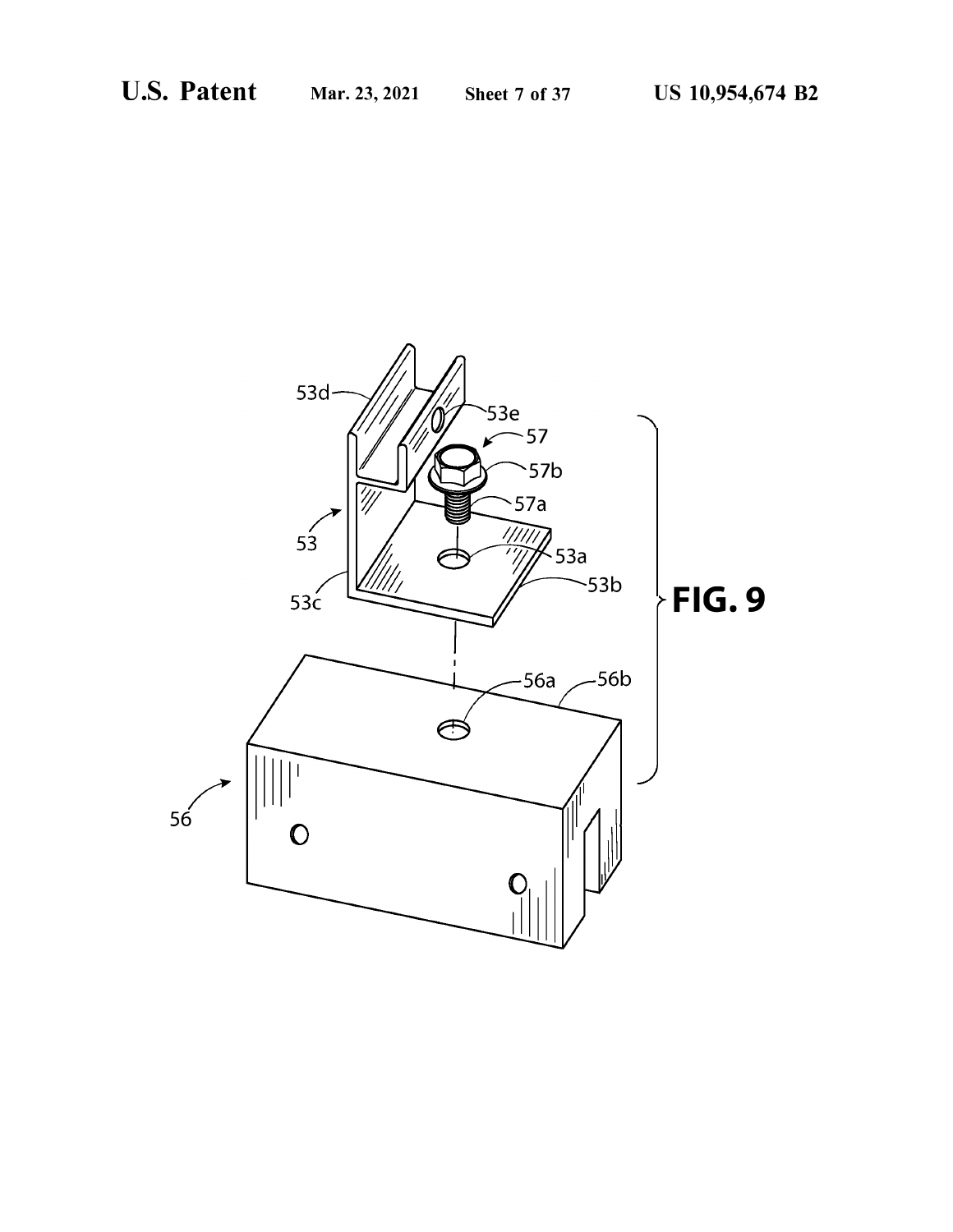![](_page_8_Picture_4.jpeg)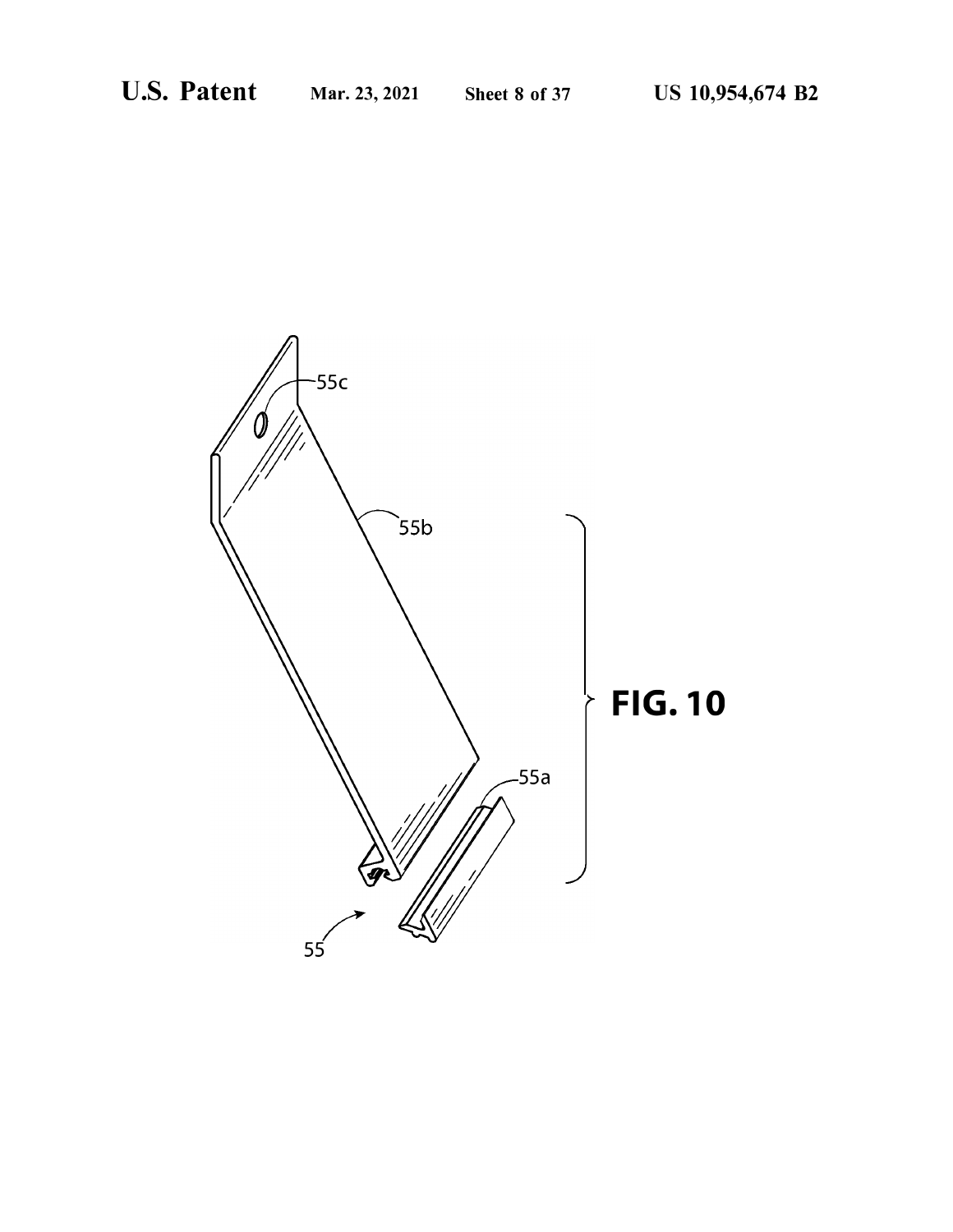![](_page_9_Picture_4.jpeg)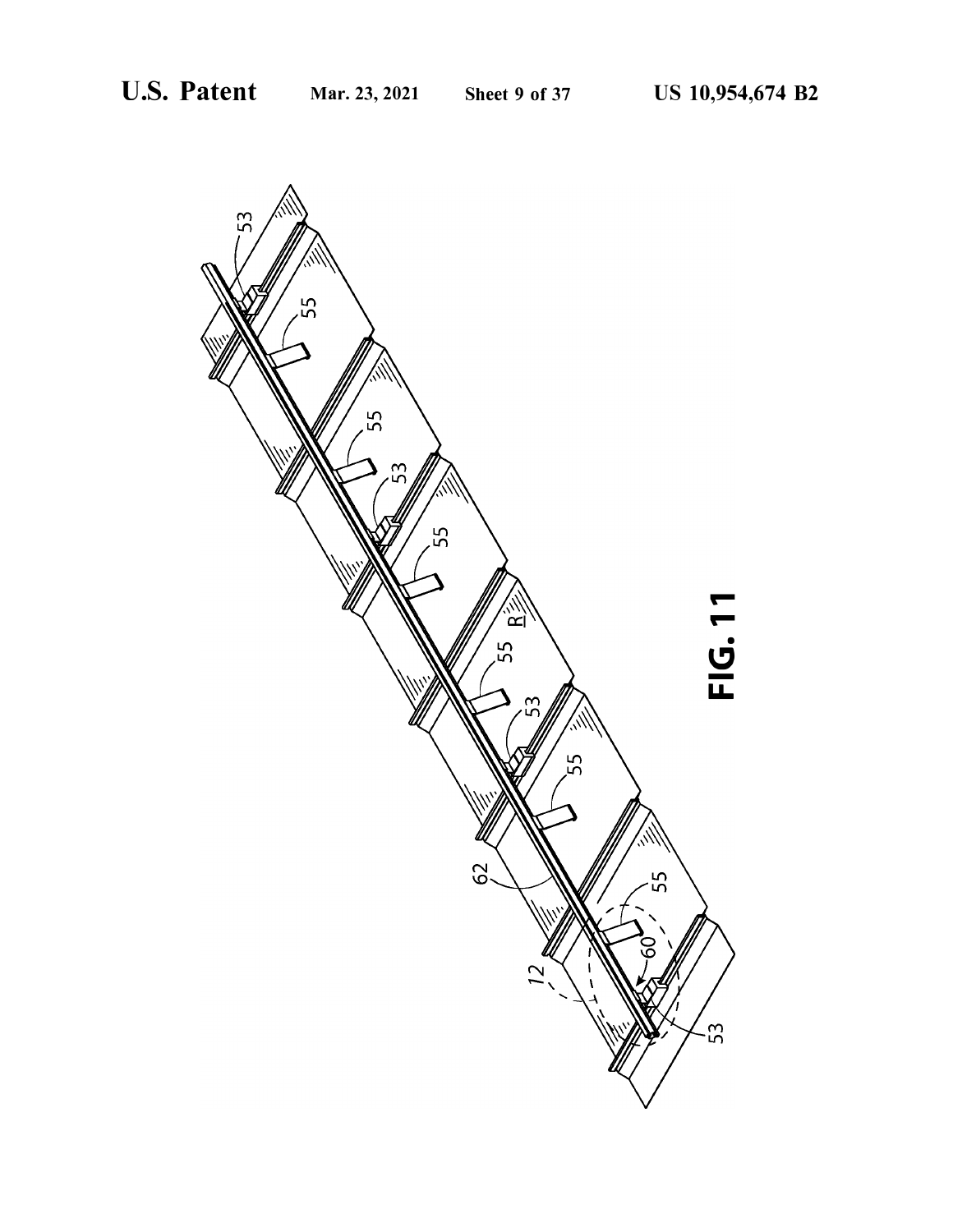![](_page_10_Picture_4.jpeg)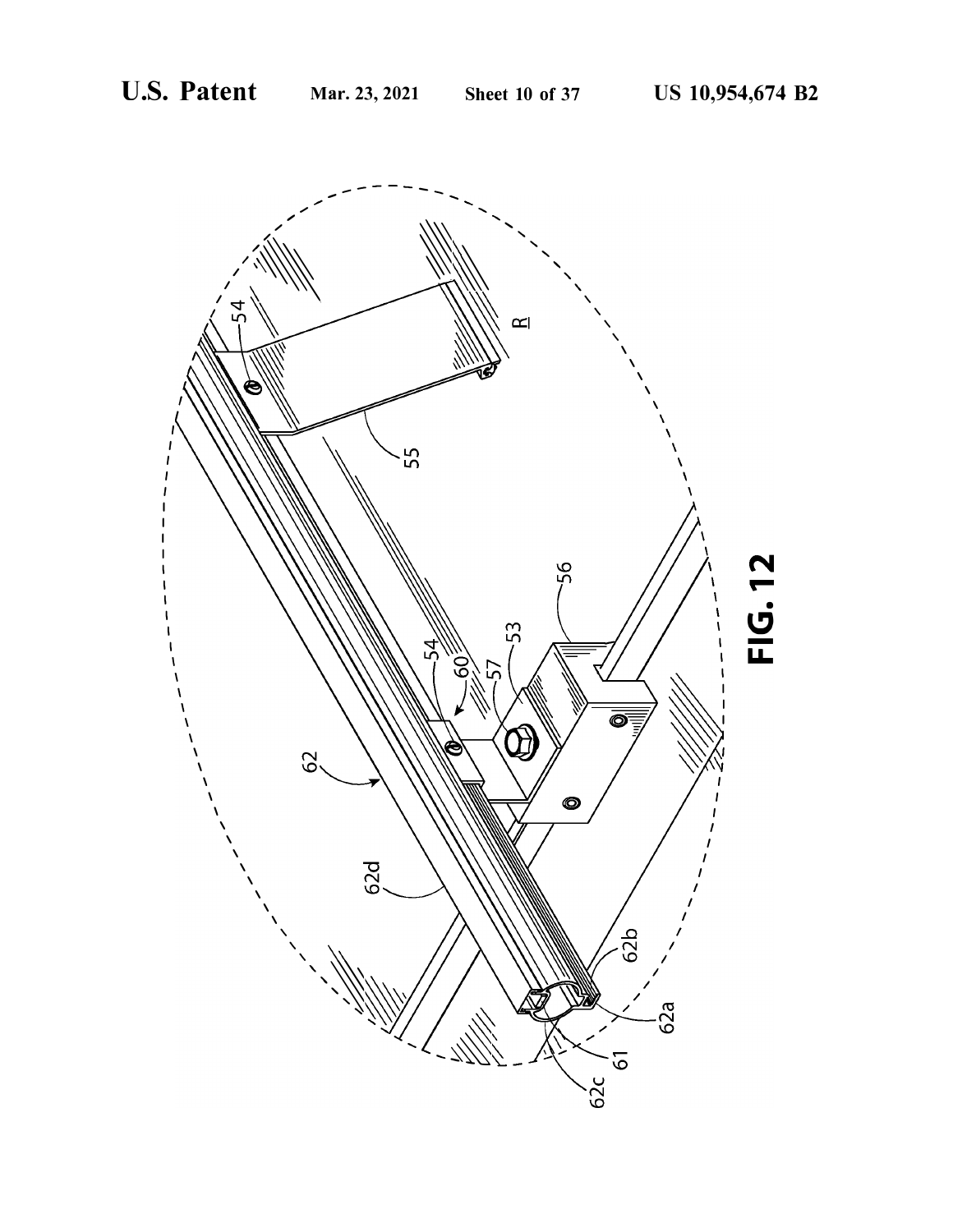![](_page_11_Figure_4.jpeg)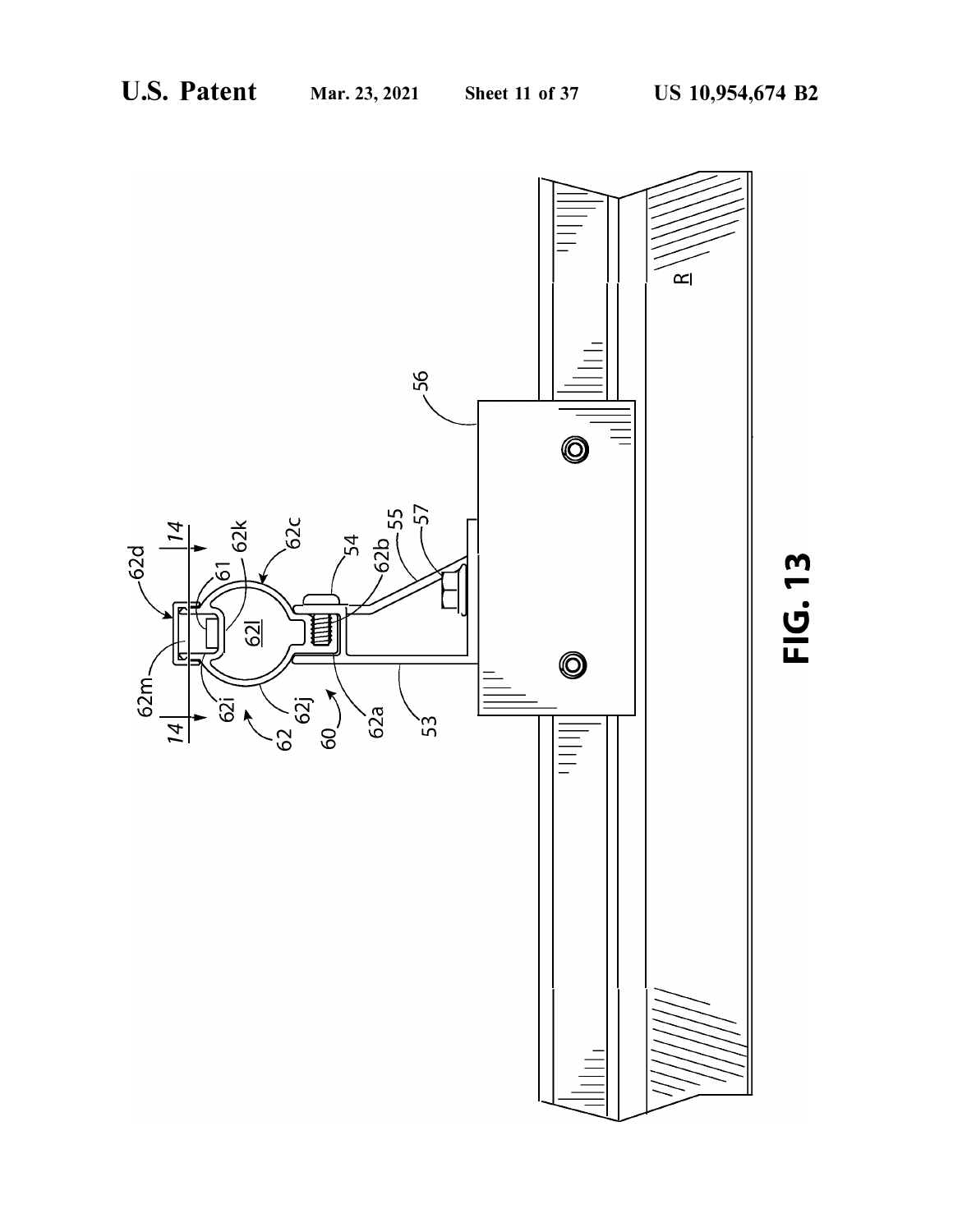![](_page_12_Figure_4.jpeg)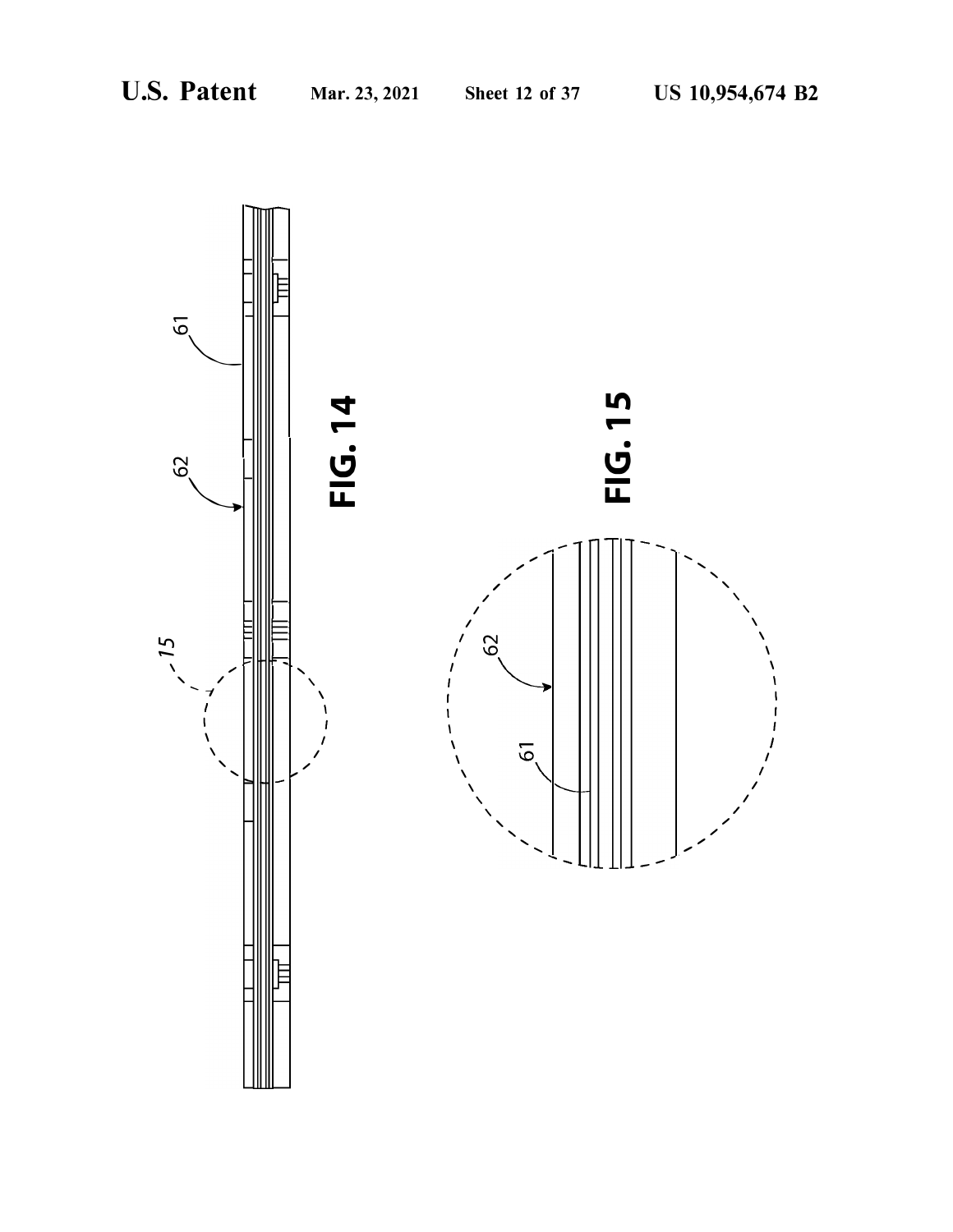![](_page_13_Picture_4.jpeg)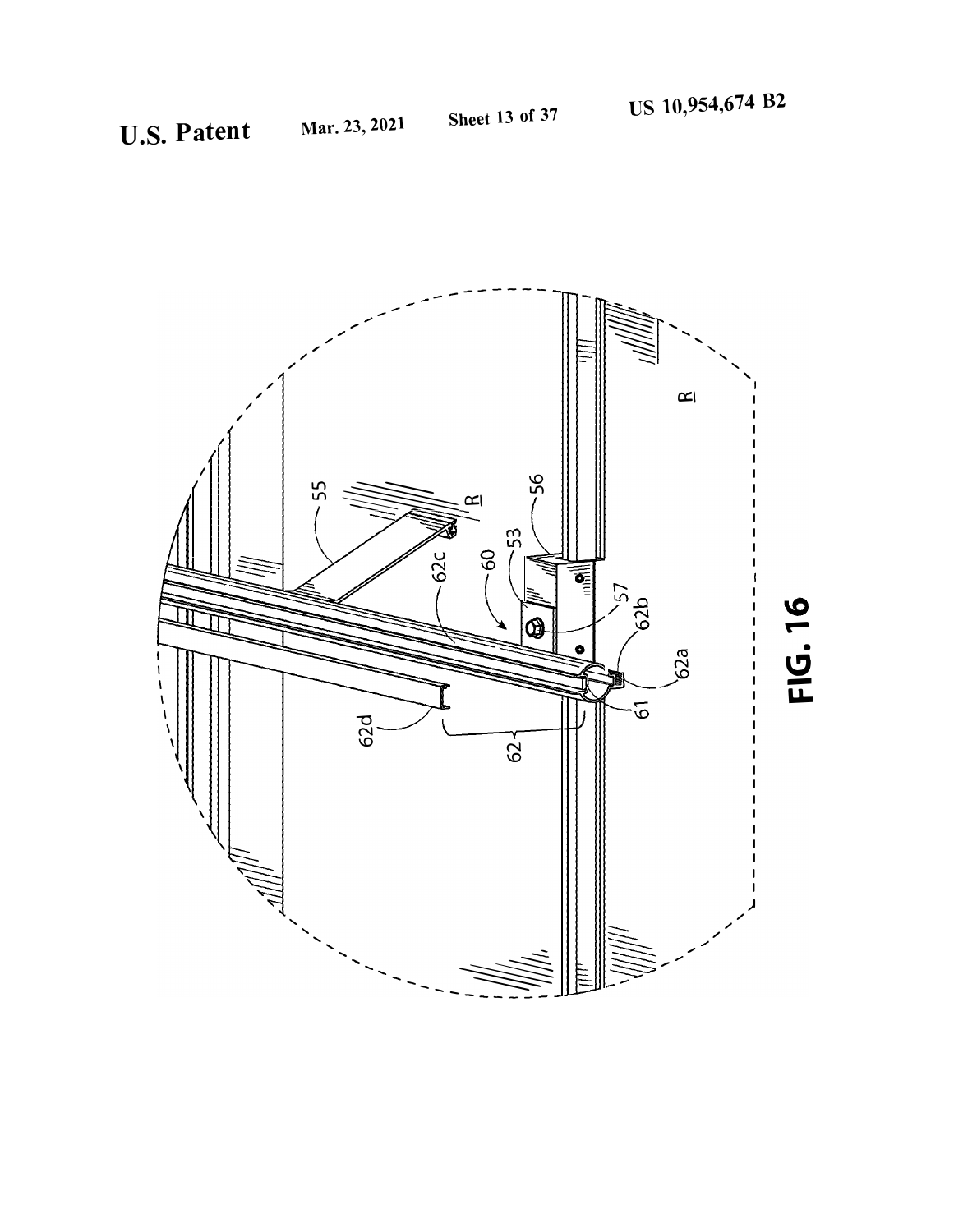![](_page_14_Figure_4.jpeg)

![](_page_14_Figure_5.jpeg)

# .<br><u>ان</u> **u.**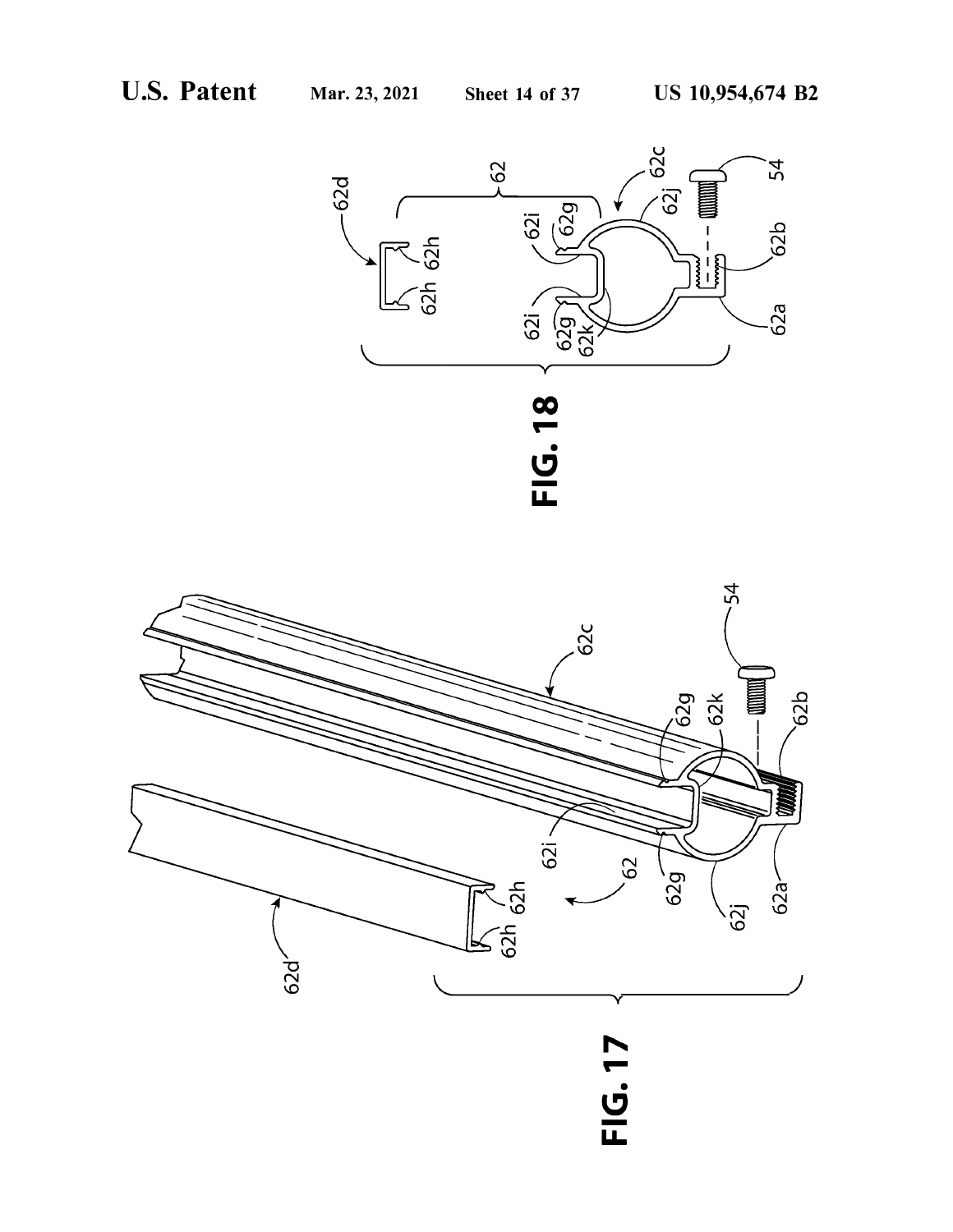U.S. Patent

![](_page_15_Figure_4.jpeg)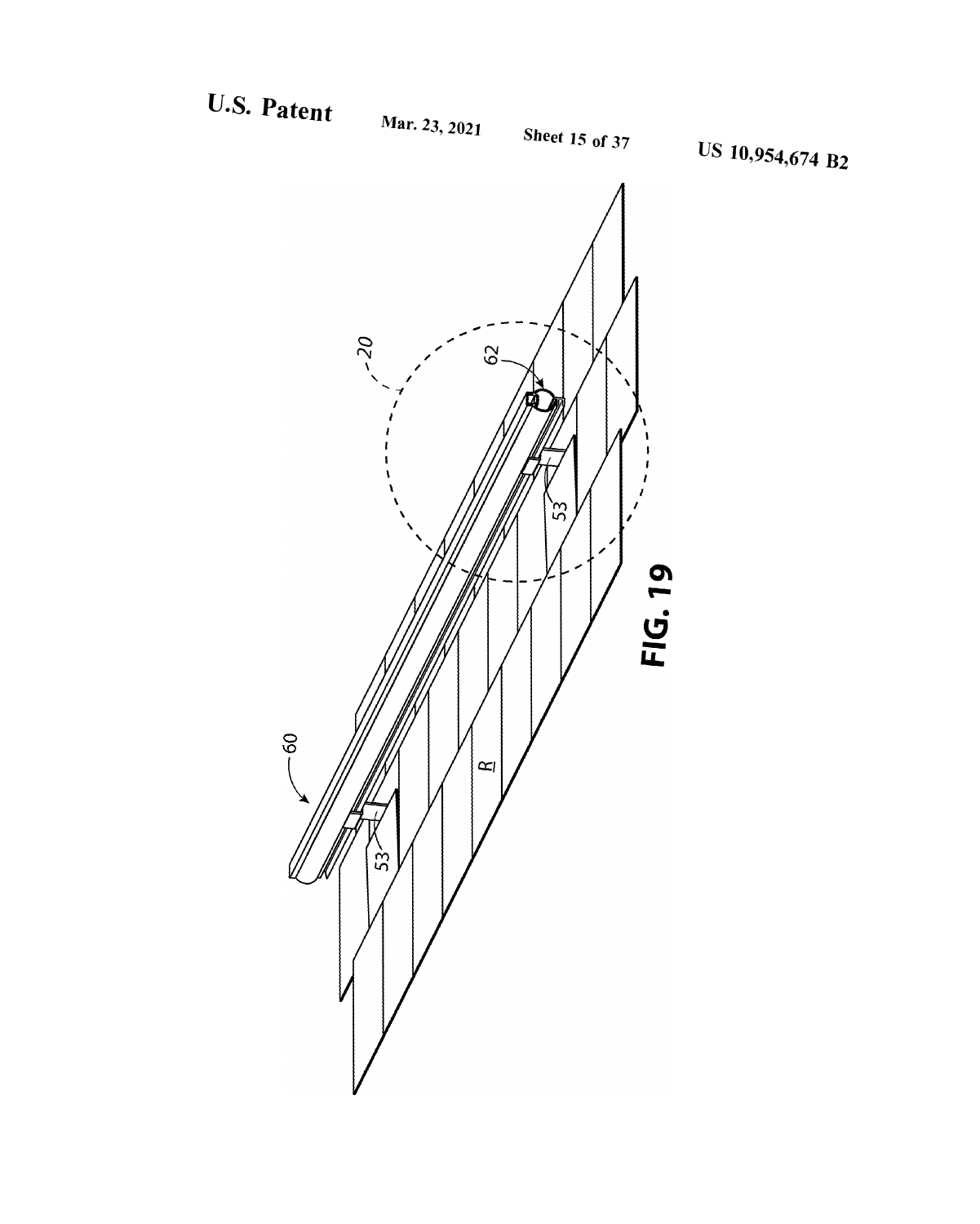U.S. Patent

![](_page_16_Figure_1.jpeg)

**Sheet 16 of 37** 

![](_page_16_Figure_4.jpeg)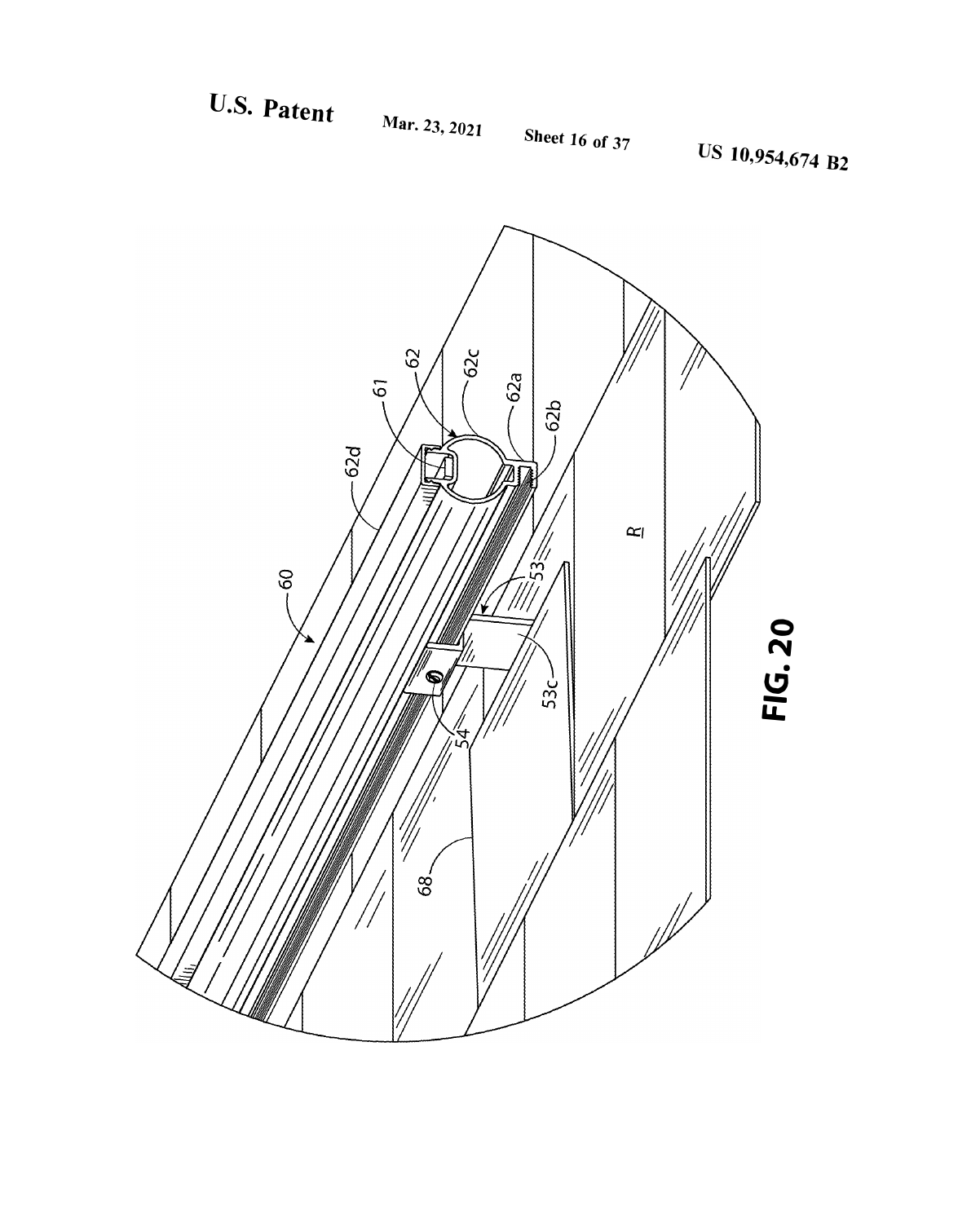U.S. Patent

![](_page_17_Figure_1.jpeg)

![](_page_17_Figure_4.jpeg)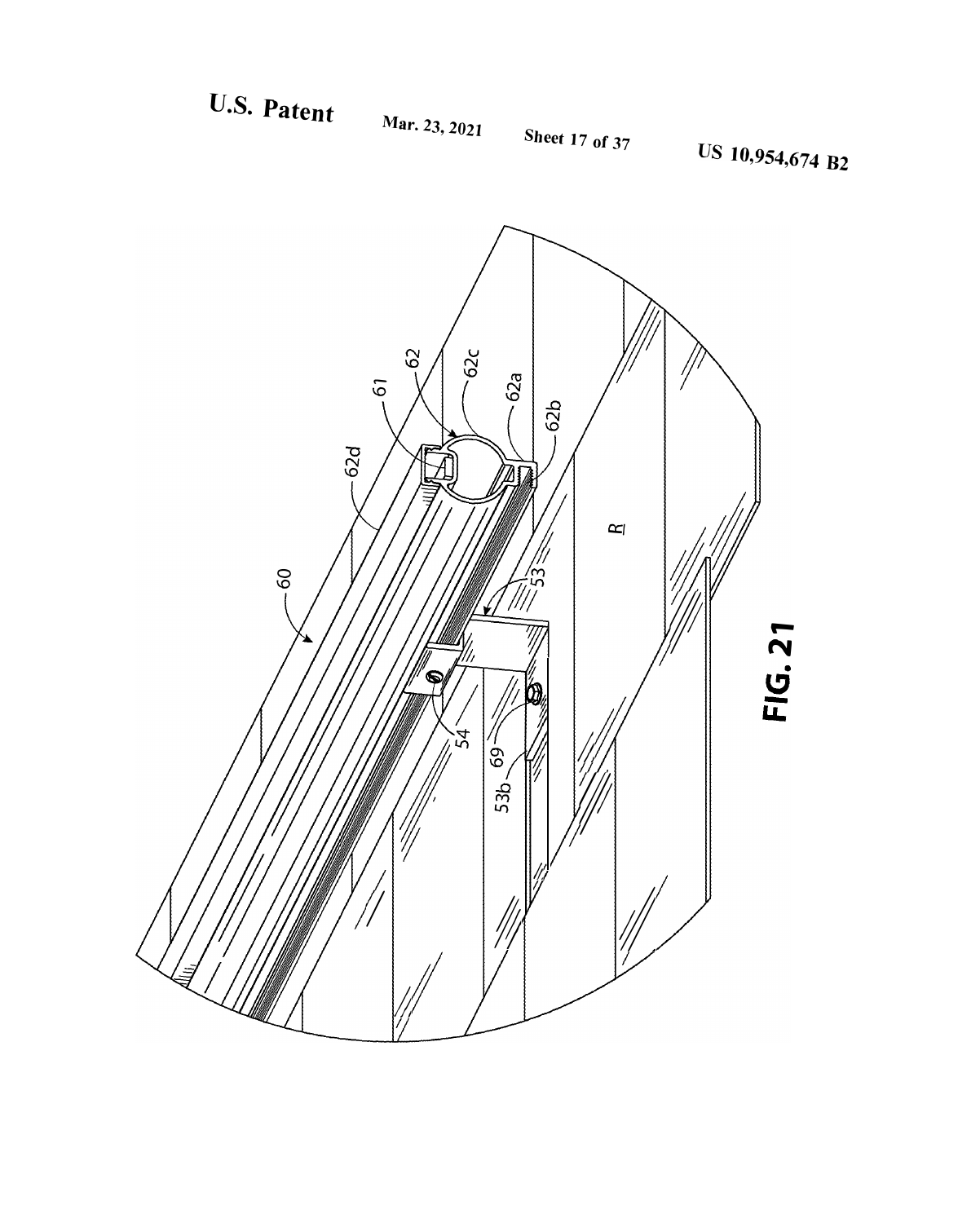![](_page_18_Figure_4.jpeg)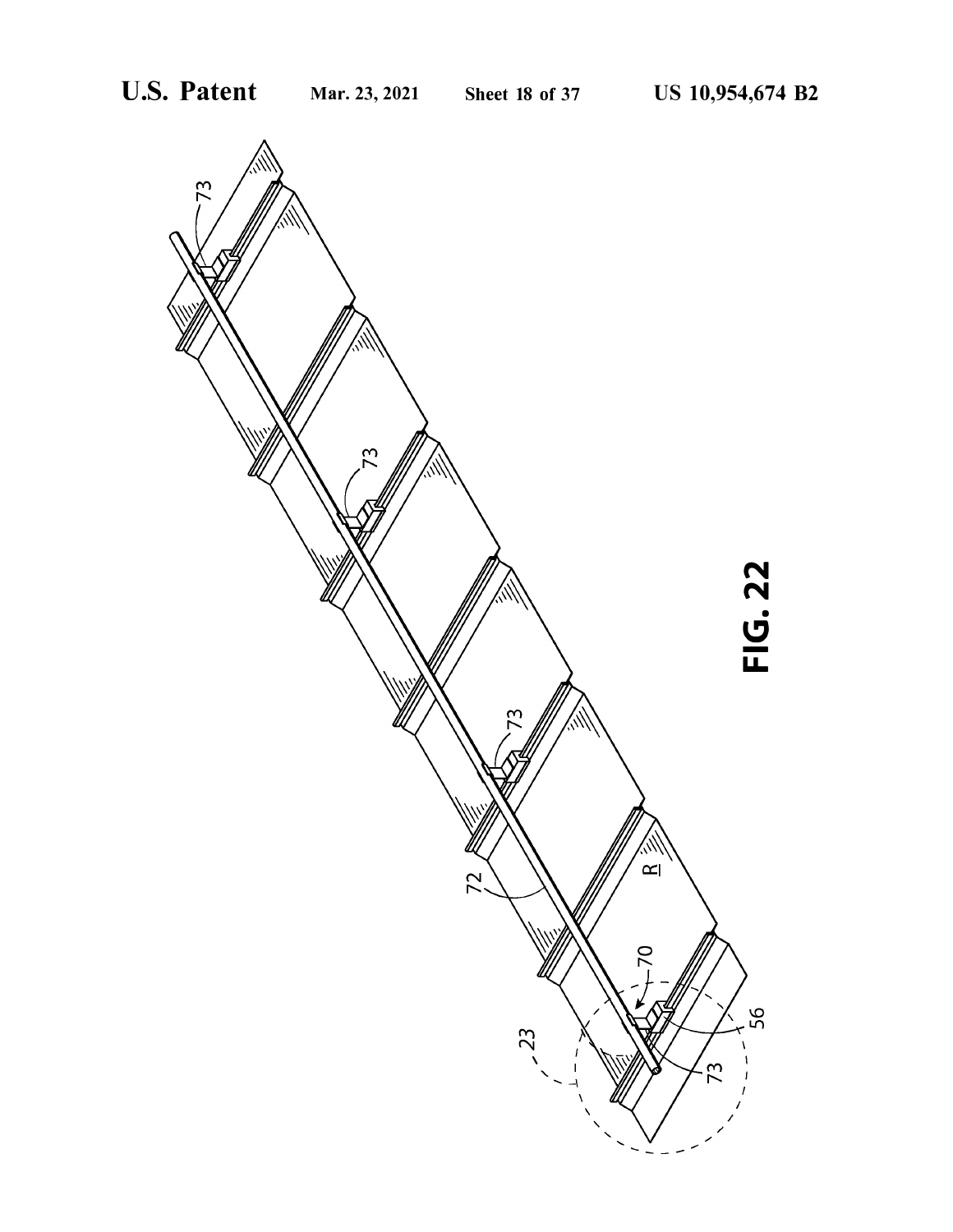![](_page_19_Picture_4.jpeg)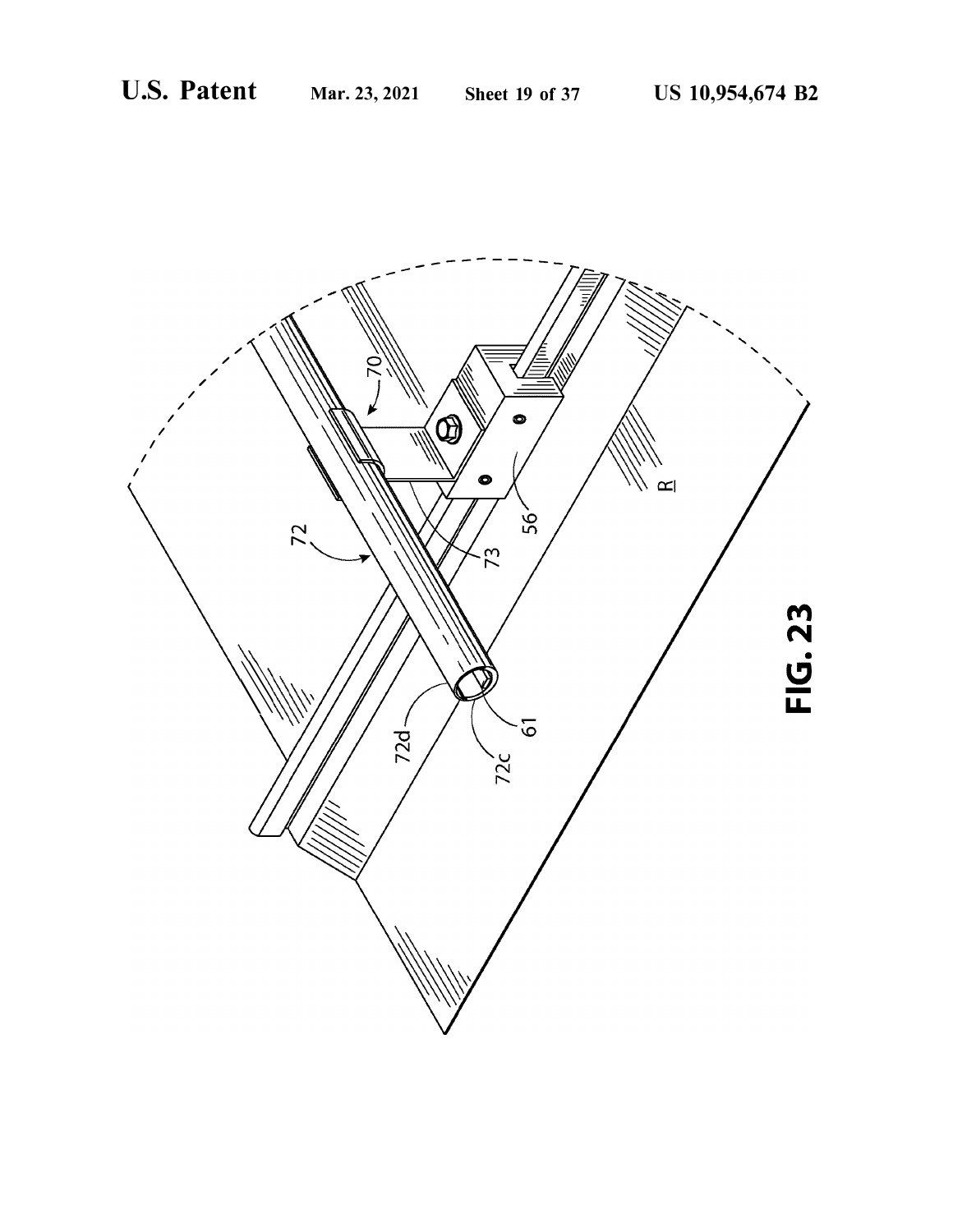![](_page_20_Figure_4.jpeg)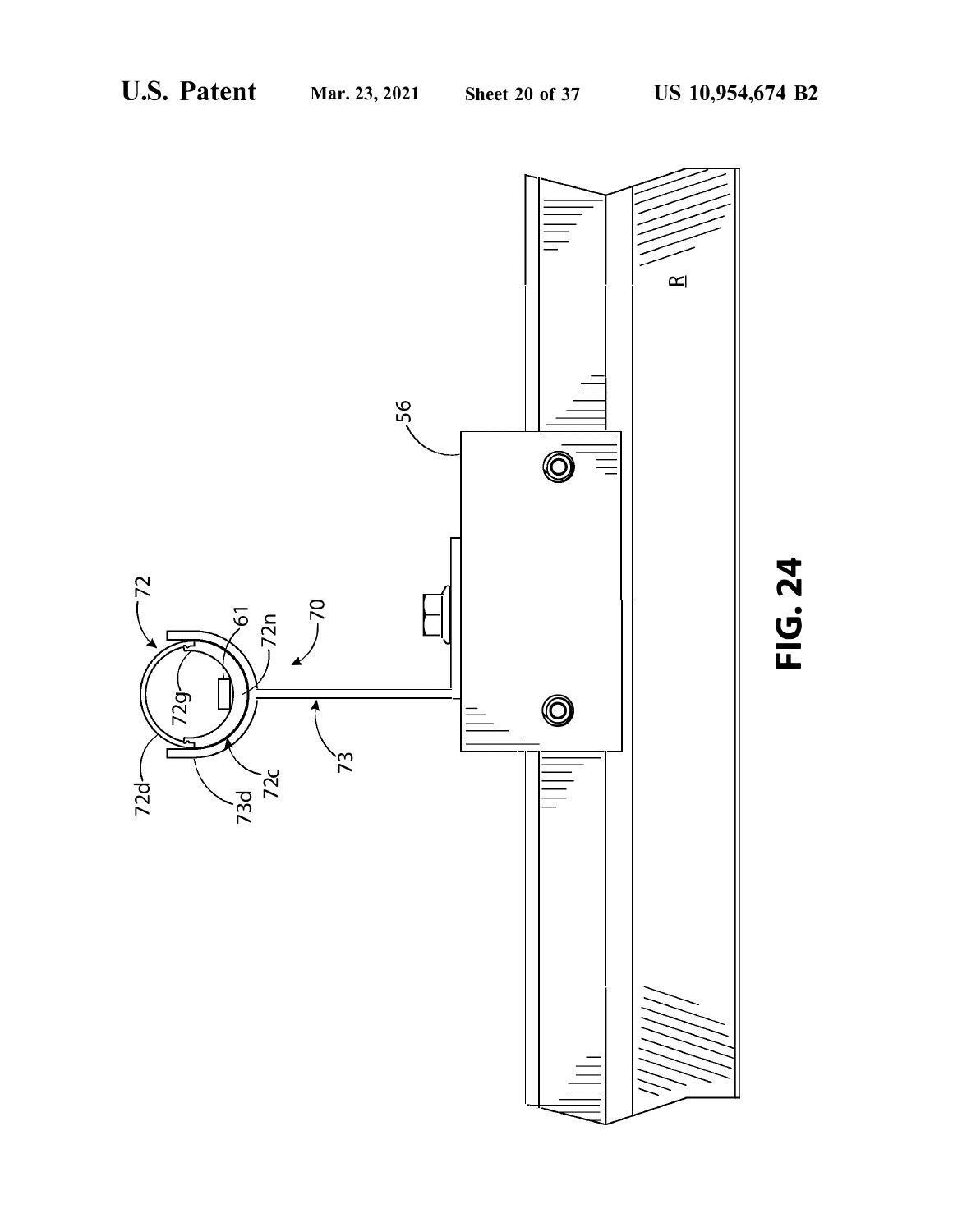![](_page_21_Picture_4.jpeg)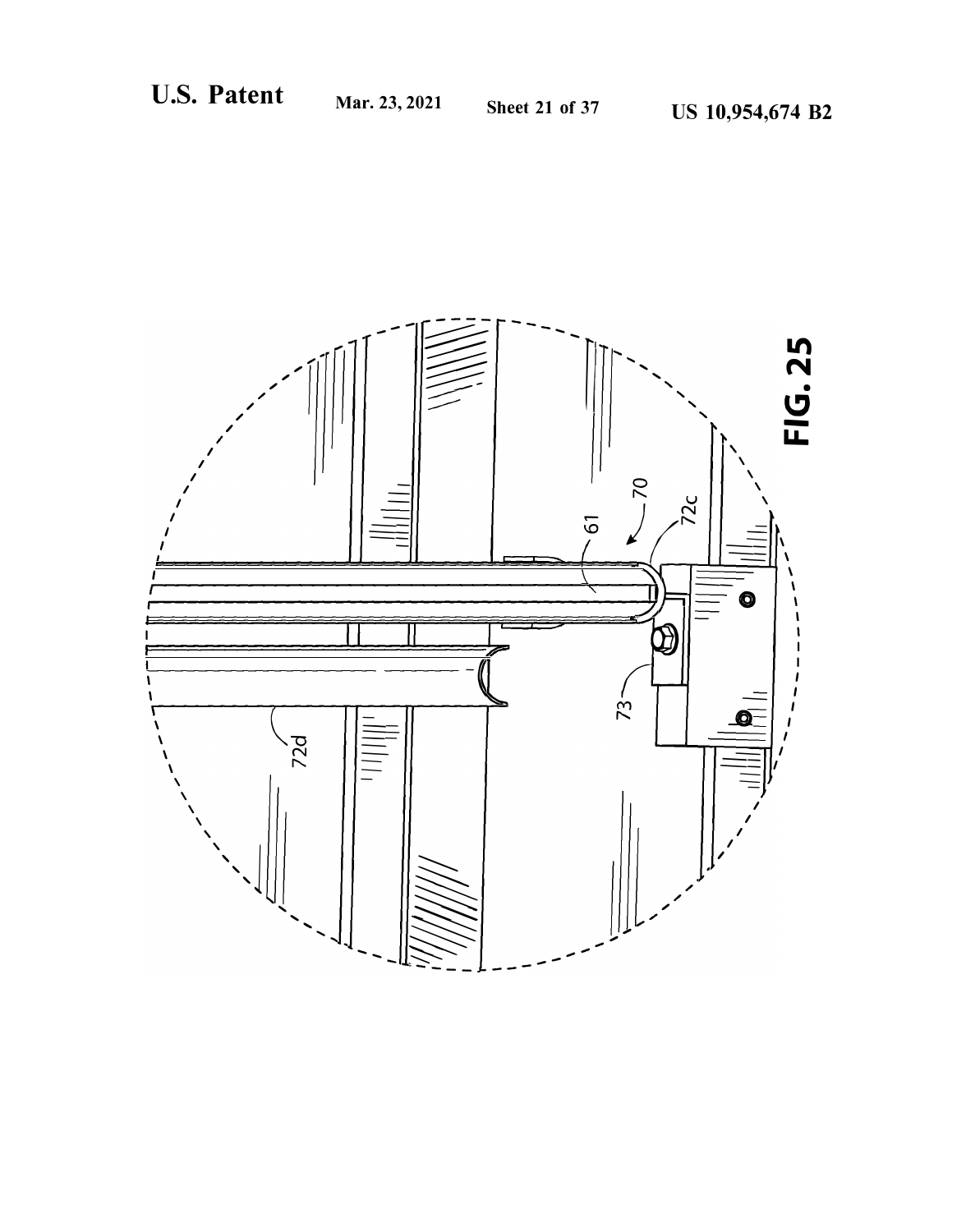![](_page_22_Figure_4.jpeg)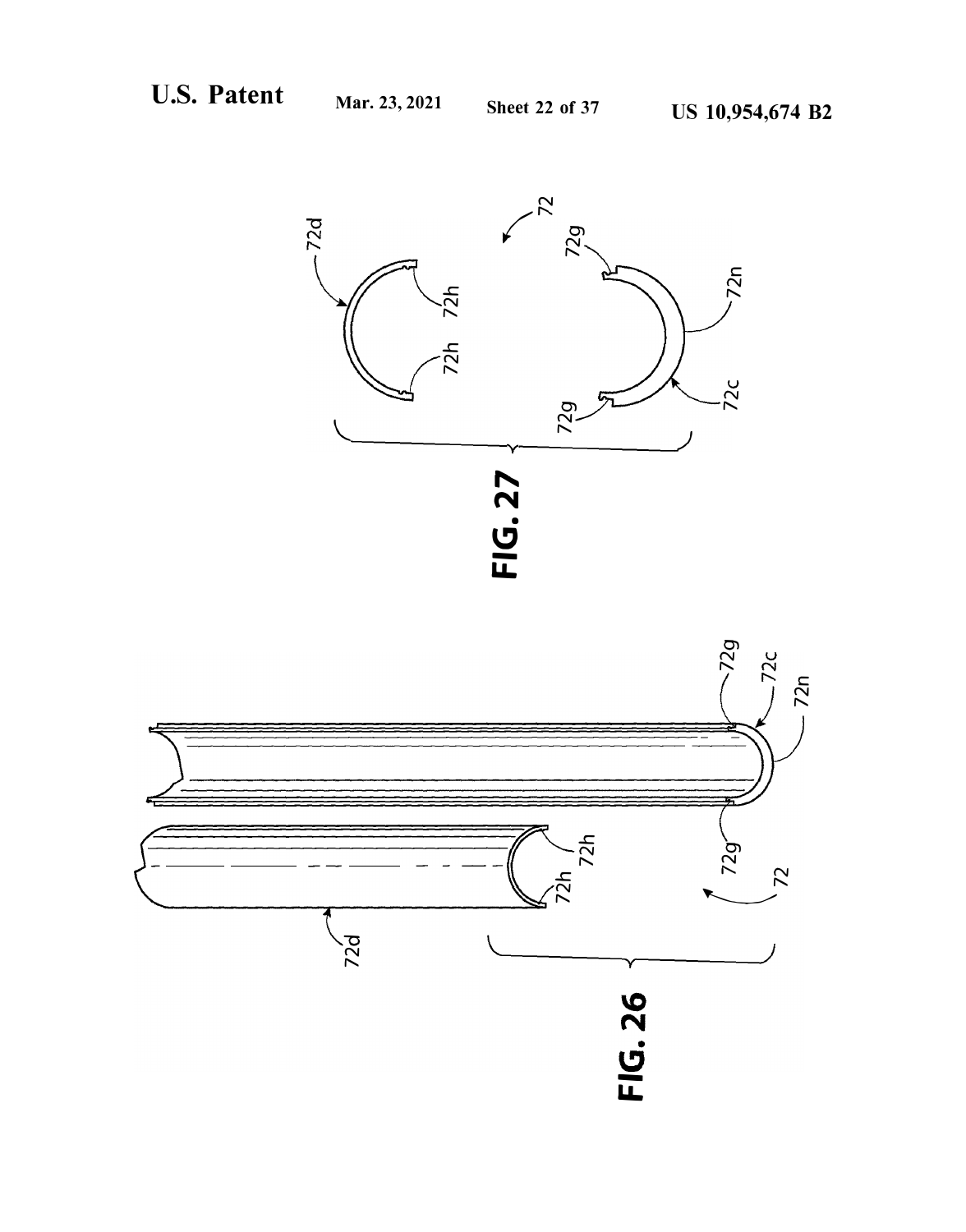![](_page_23_Figure_4.jpeg)

![](_page_23_Figure_5.jpeg)

![](_page_23_Figure_6.jpeg)

**FIG. 29**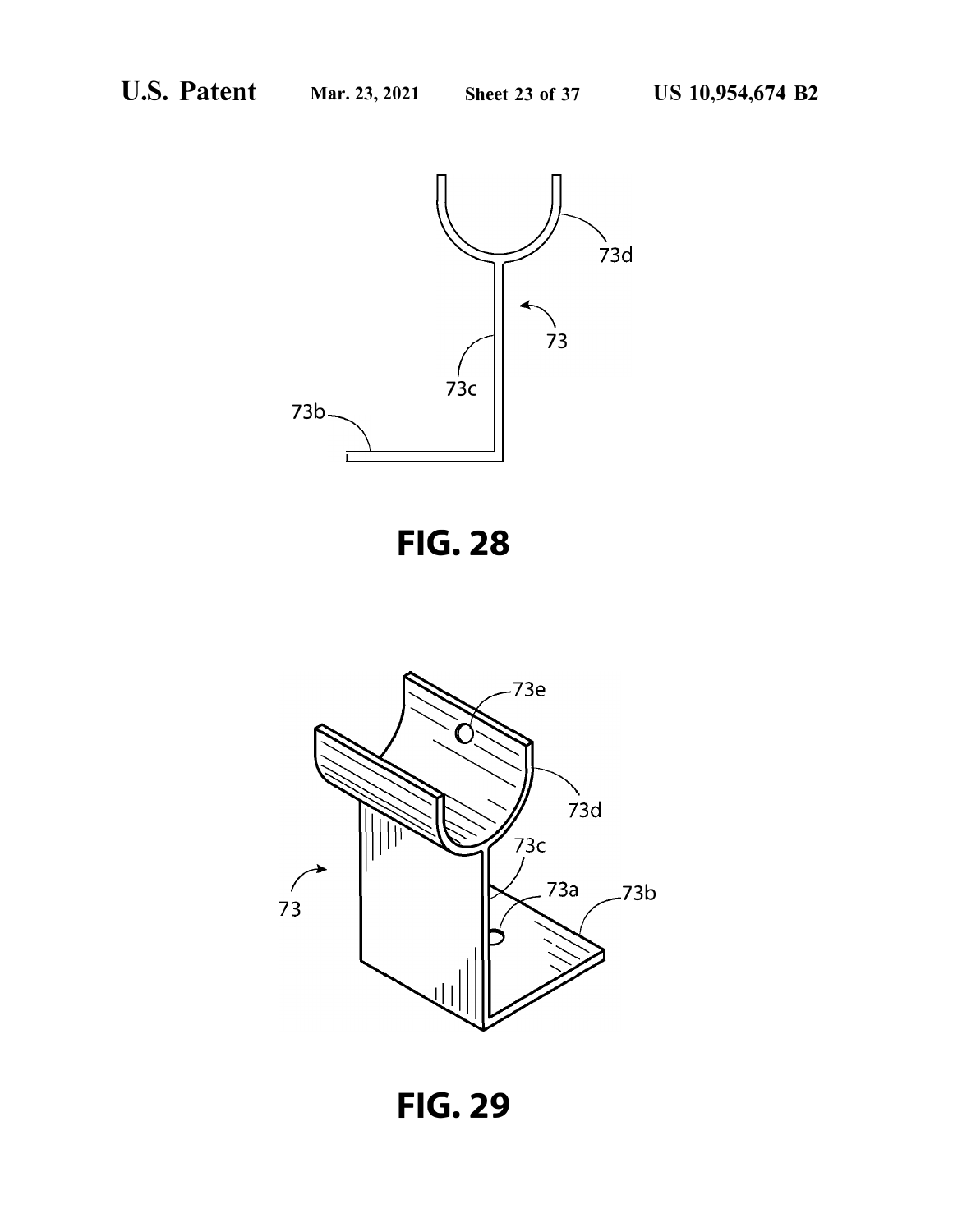![](_page_24_Figure_4.jpeg)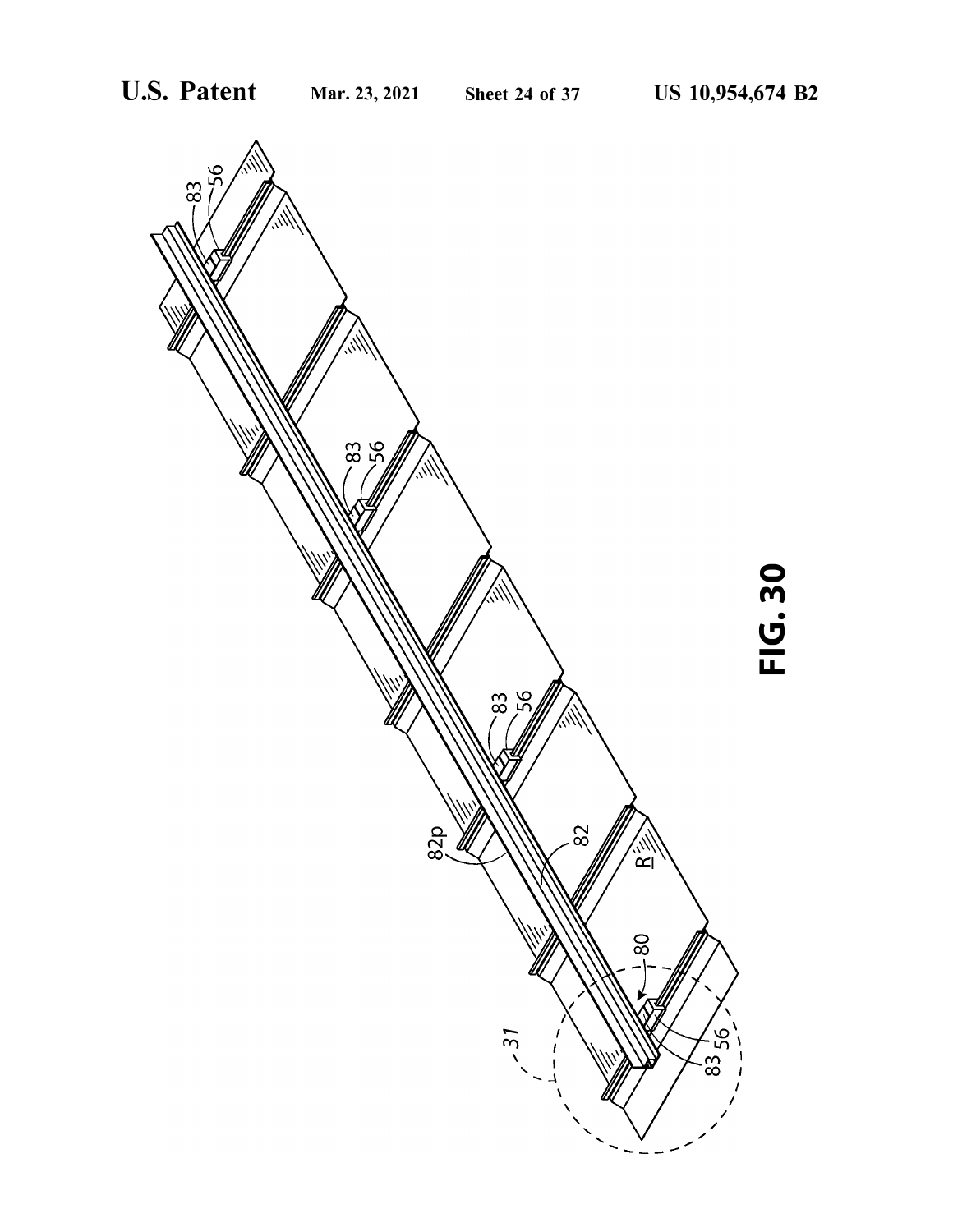![](_page_25_Picture_4.jpeg)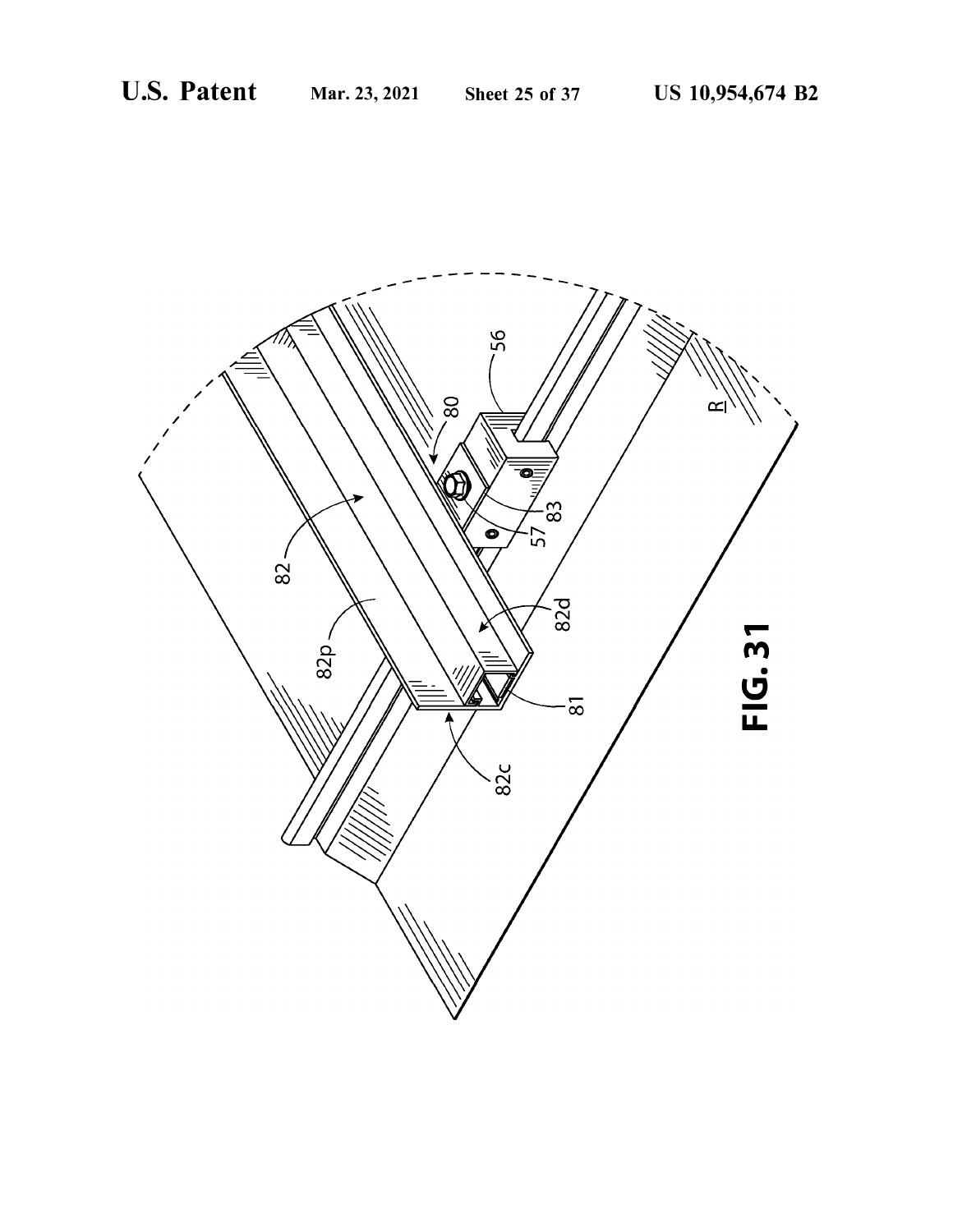![](_page_26_Figure_4.jpeg)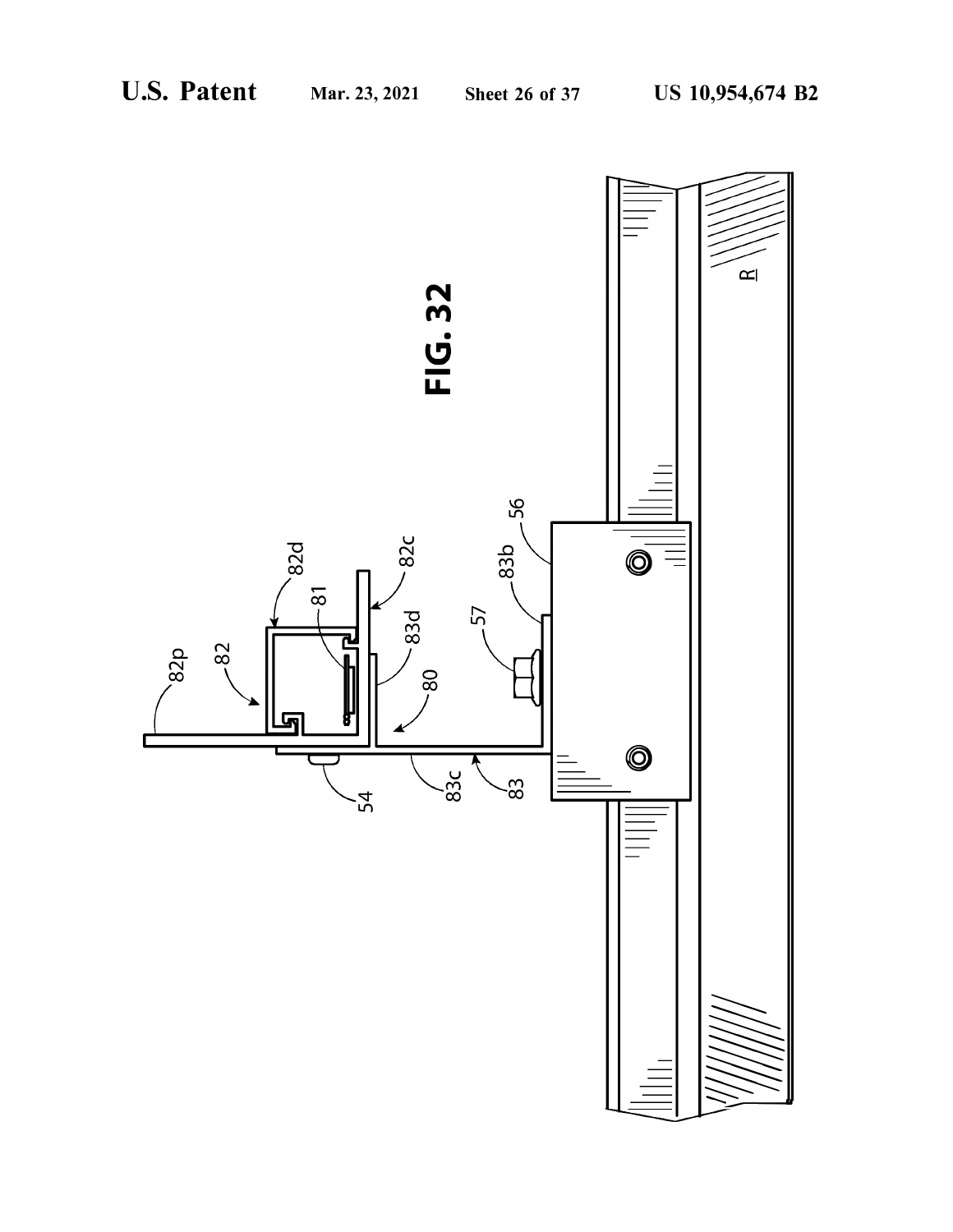![](_page_27_Picture_4.jpeg)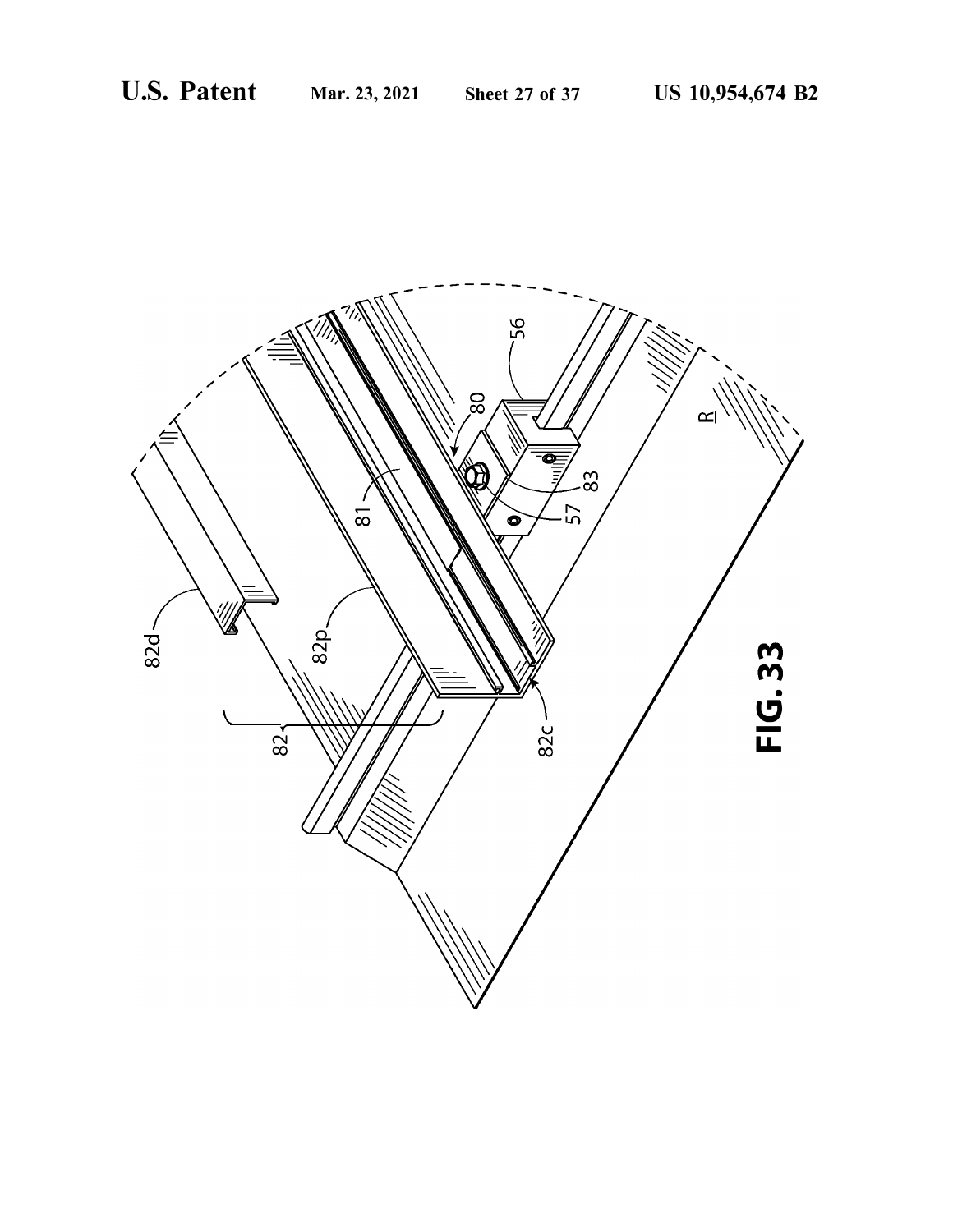![](_page_28_Figure_4.jpeg)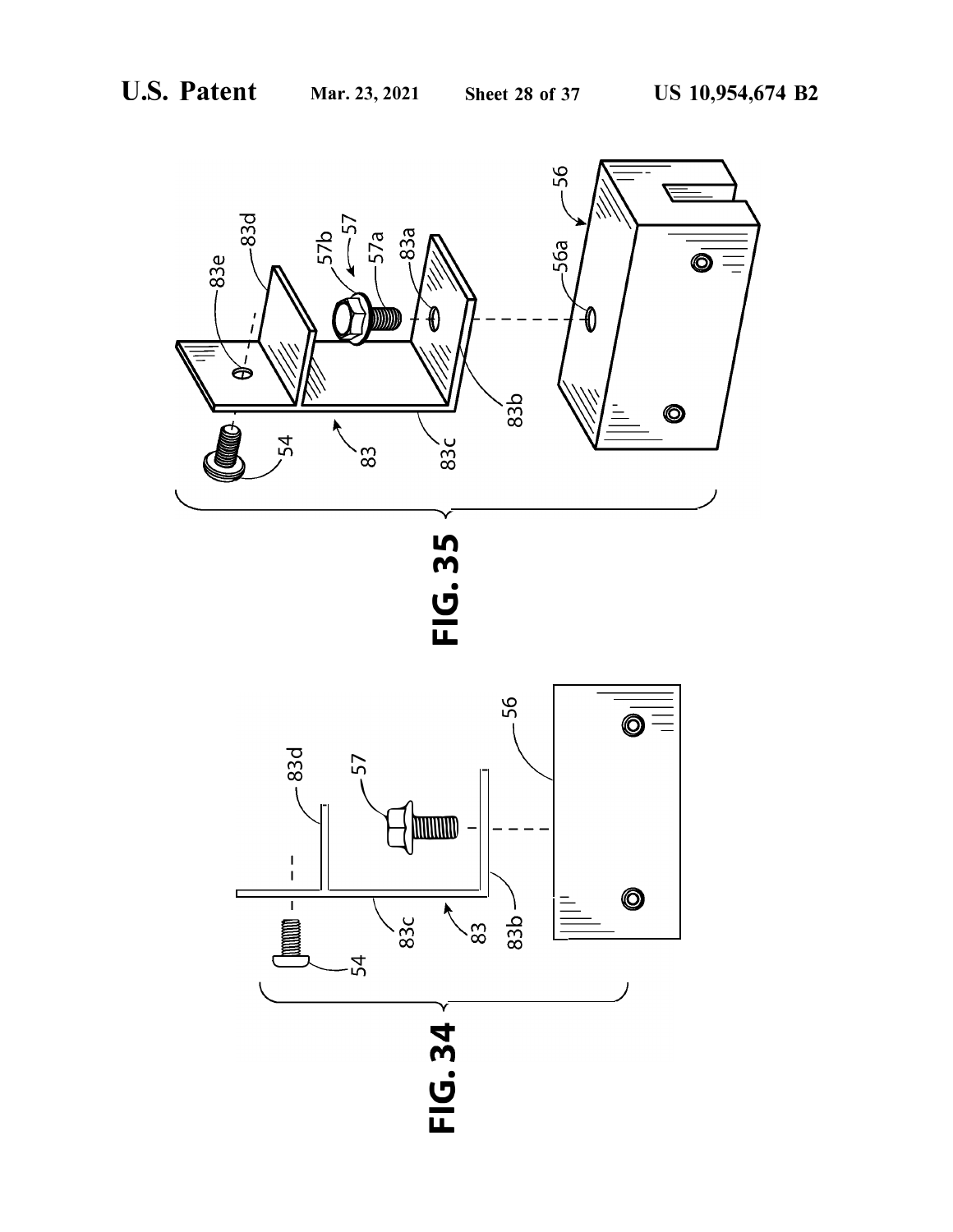![](_page_29_Figure_4.jpeg)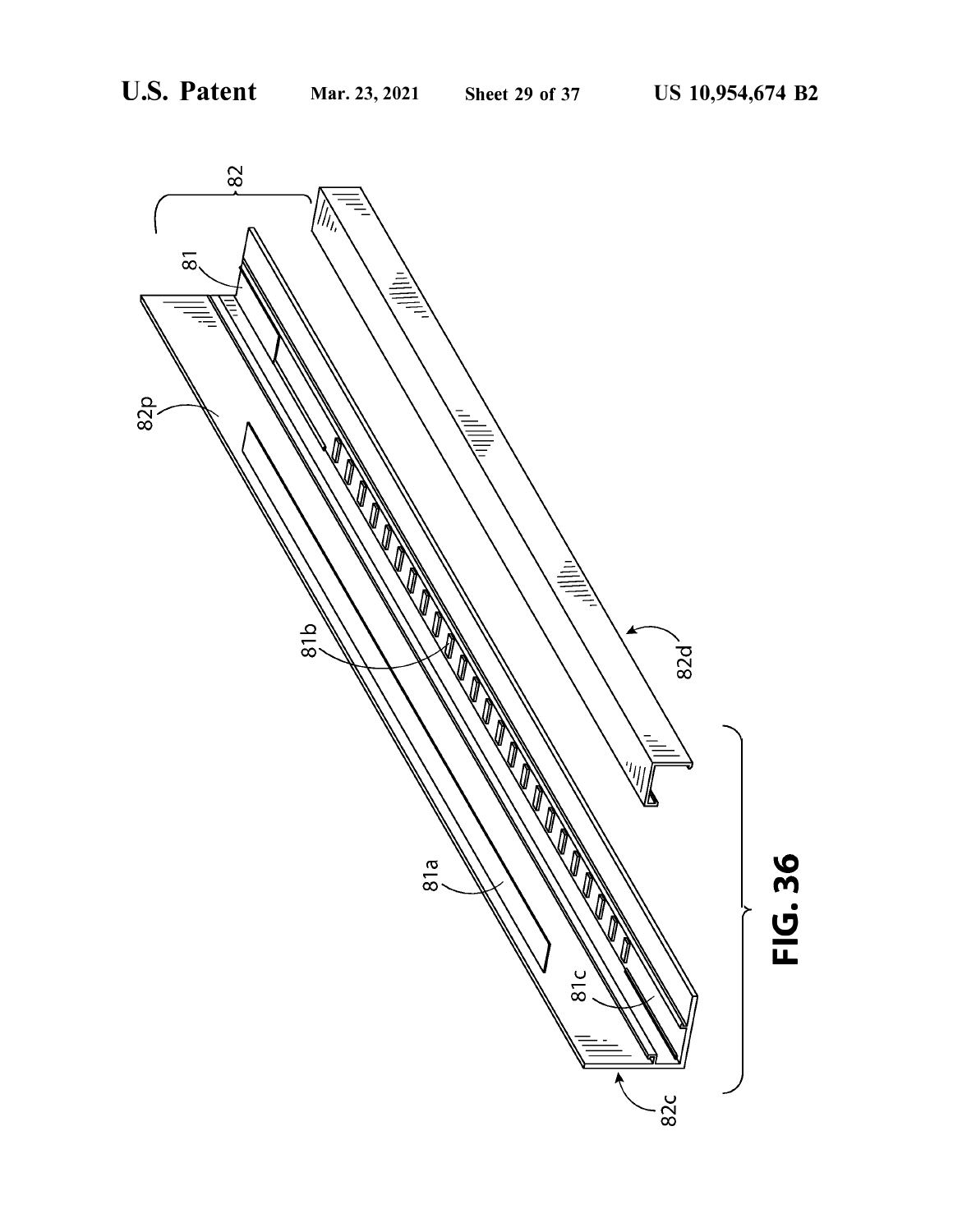![](_page_30_Figure_4.jpeg)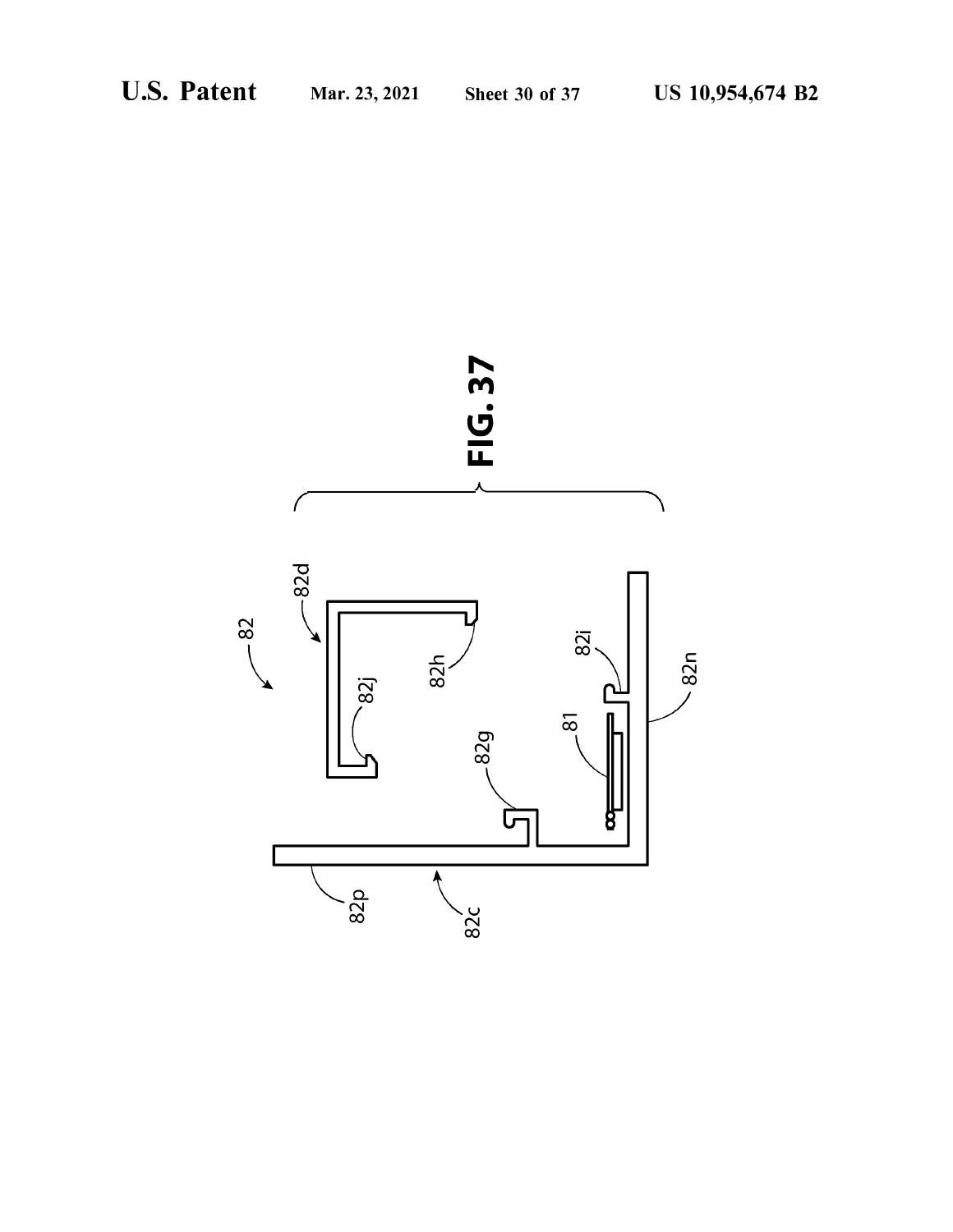![](_page_31_Figure_4.jpeg)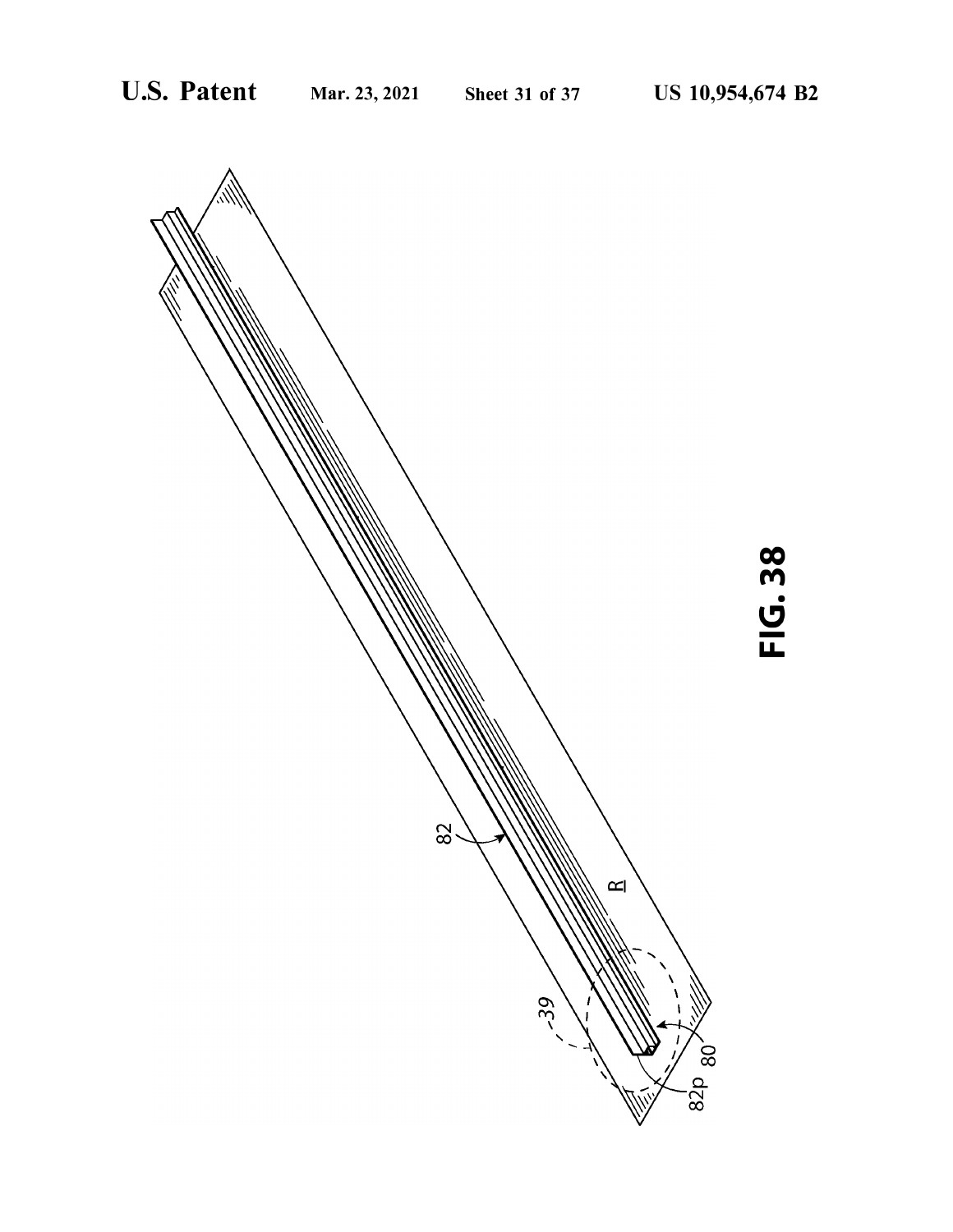![](_page_32_Picture_4.jpeg)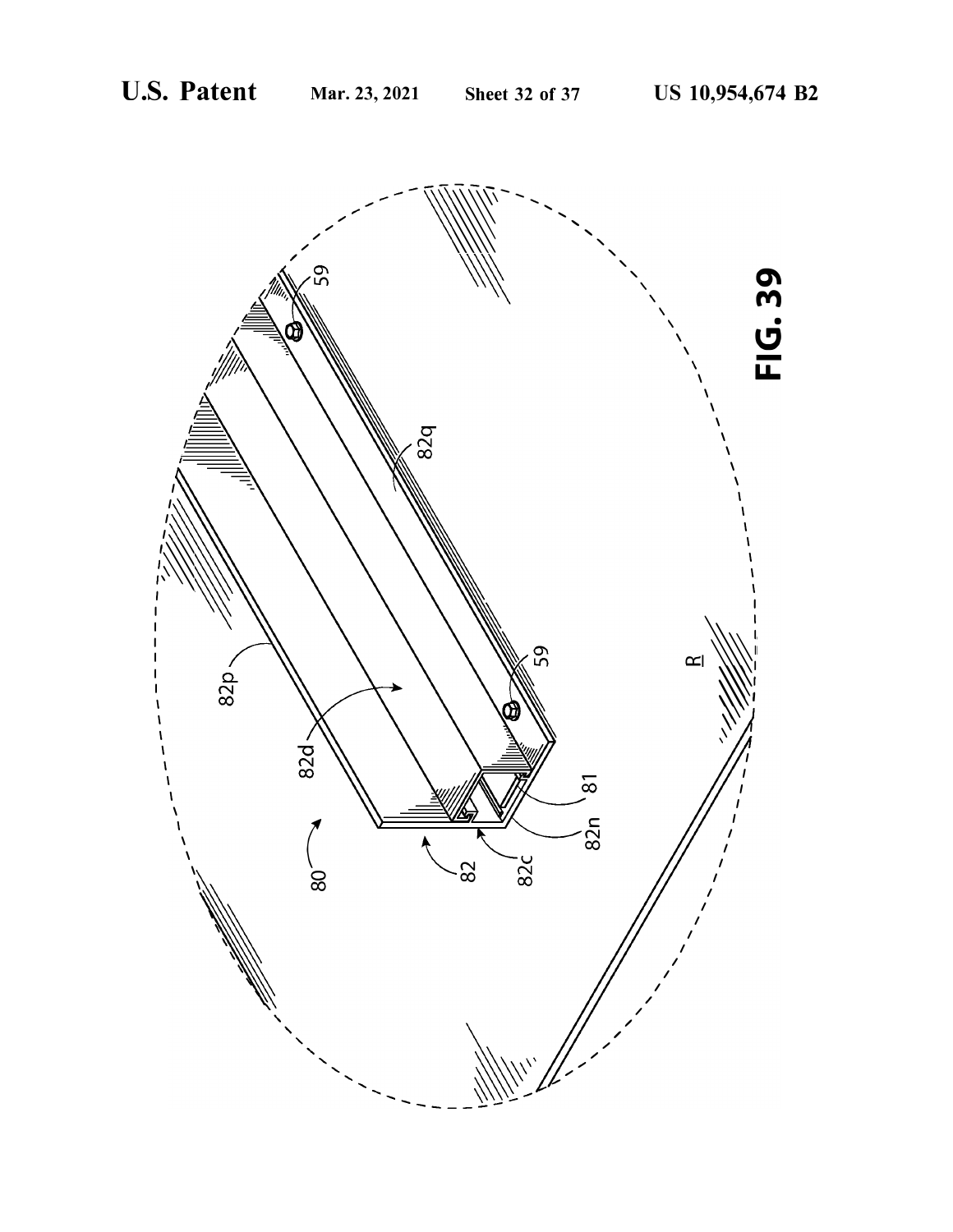![](_page_33_Picture_4.jpeg)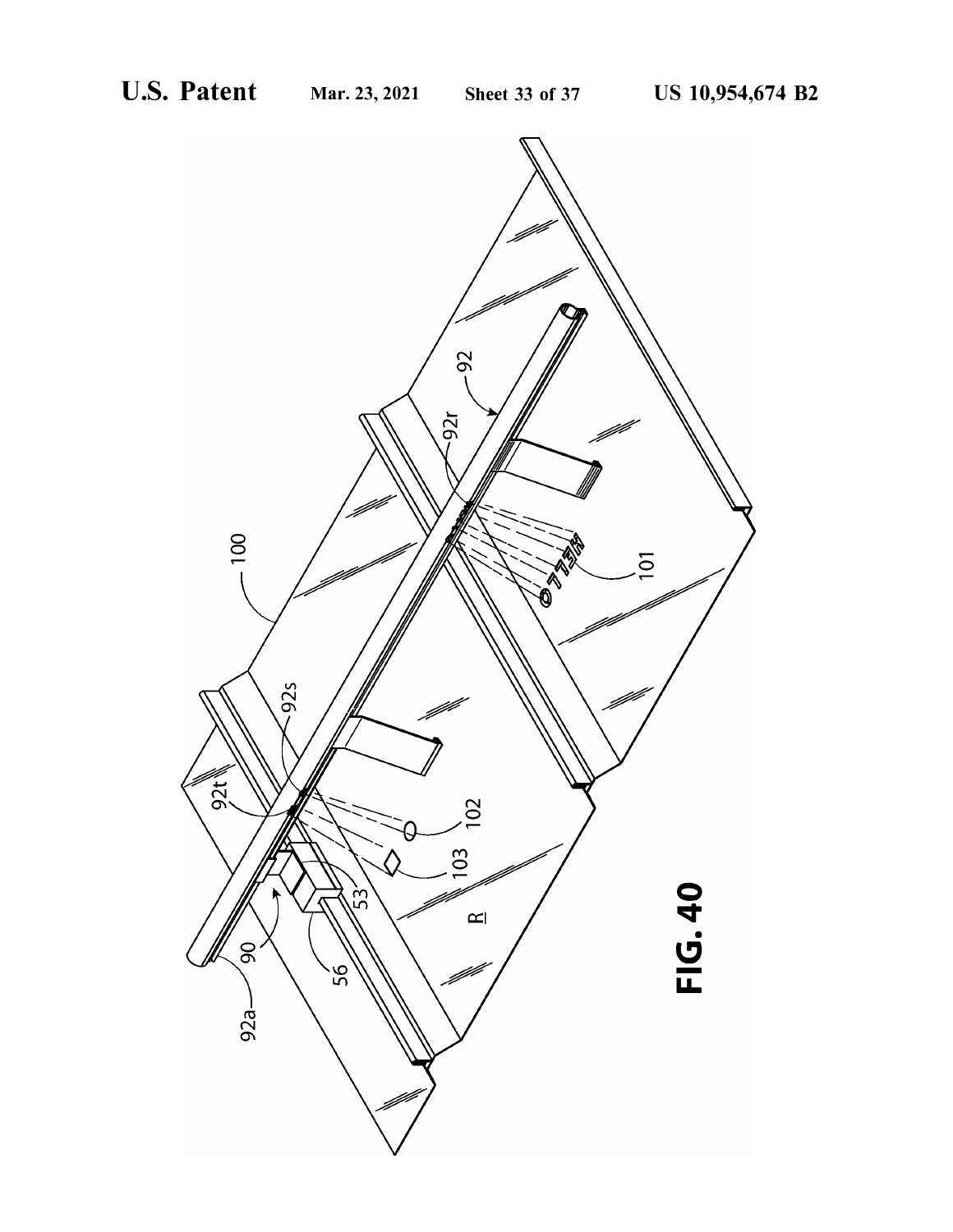![](_page_34_Figure_4.jpeg)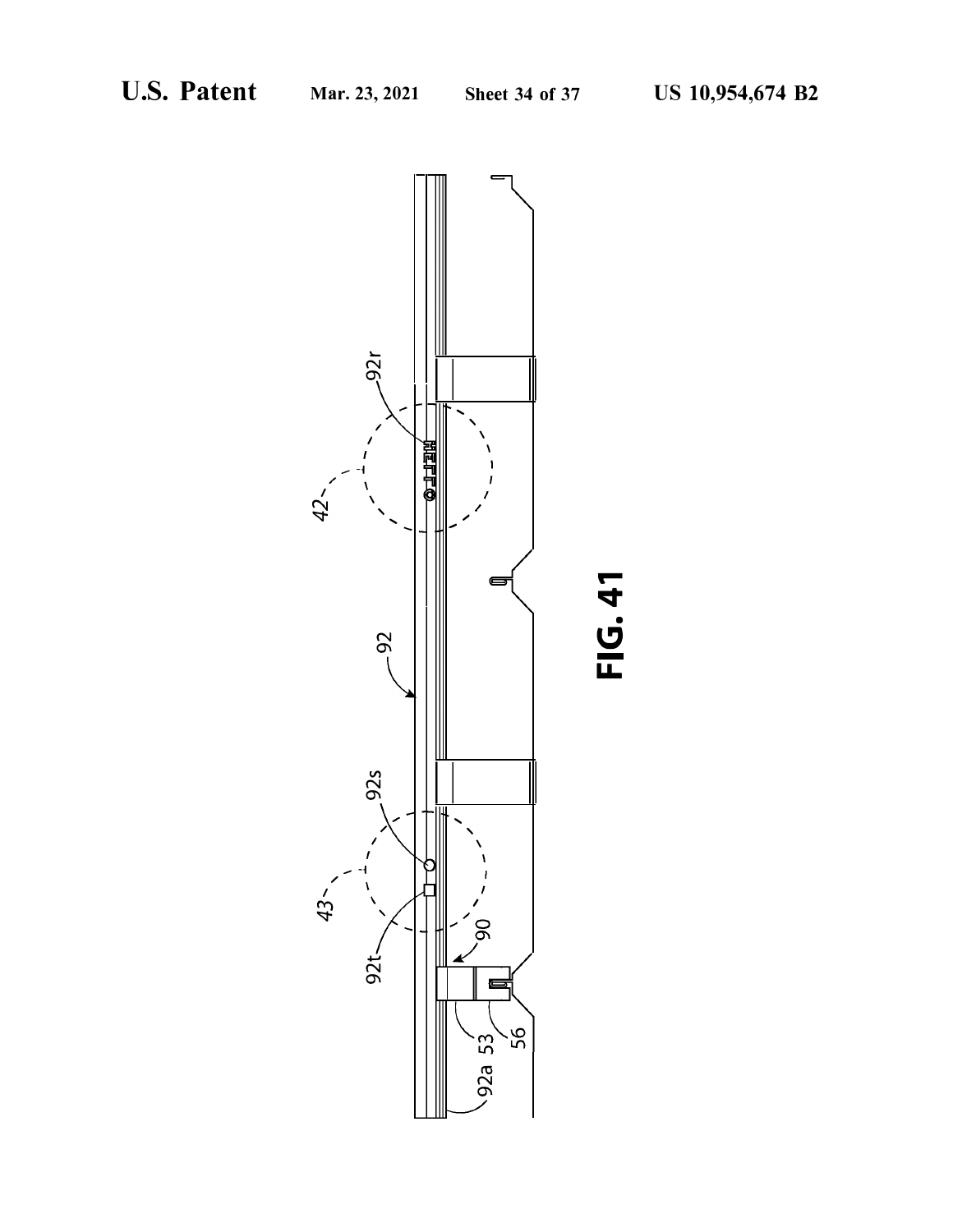![](_page_35_Figure_4.jpeg)

![](_page_35_Figure_5.jpeg)

![](_page_35_Figure_6.jpeg)

**FIG. 43**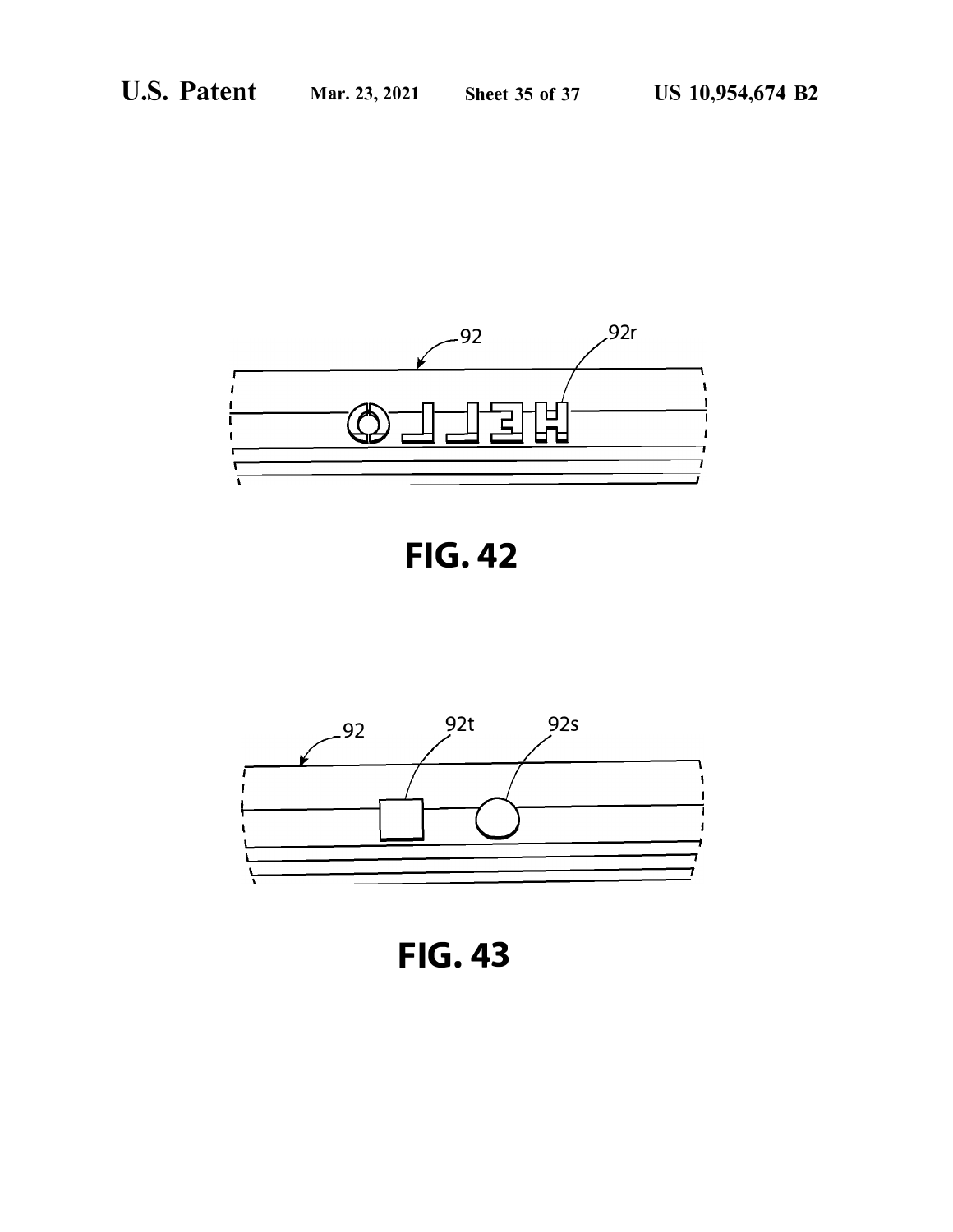![](_page_36_Figure_4.jpeg)

**FIG. 44**